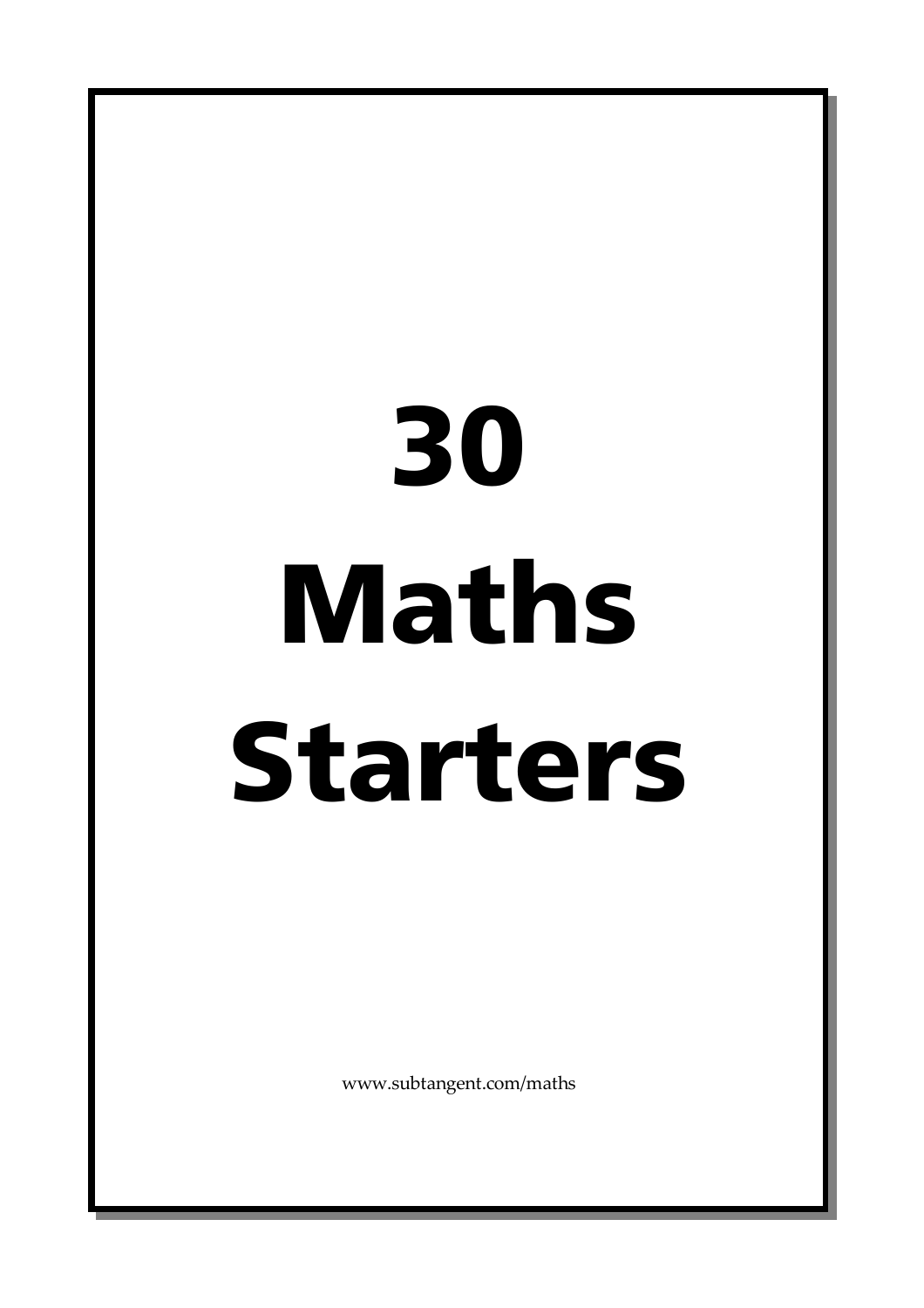# **Licence**



© Duncan Keith 2004 (maths@subtangent.com)

This document is released under the Creative Commons Attribution-NonCommercial-**ShareAlike 1.0 (UK)** licence. You can find the full licence on the World Wide Web at

http://creativecommons.org/projects/international/uk/translated-license

#### You are free:

- to copy, distribute, display, and perform the work
- to make derivative works

#### Under the following conditions:

- Attribution. You must give the original author credit.
- Non-commercial. You may not use this work for commercial purposes.
- Share Alike. If you alter, transform, or build upon this work, you may distribute the resulting work only under a license identical to this one.

Your fair use and other rights are in no way affected by the above.

This document contains public domain clip art from the Open Clip Art Library: http://www.openclipart.org/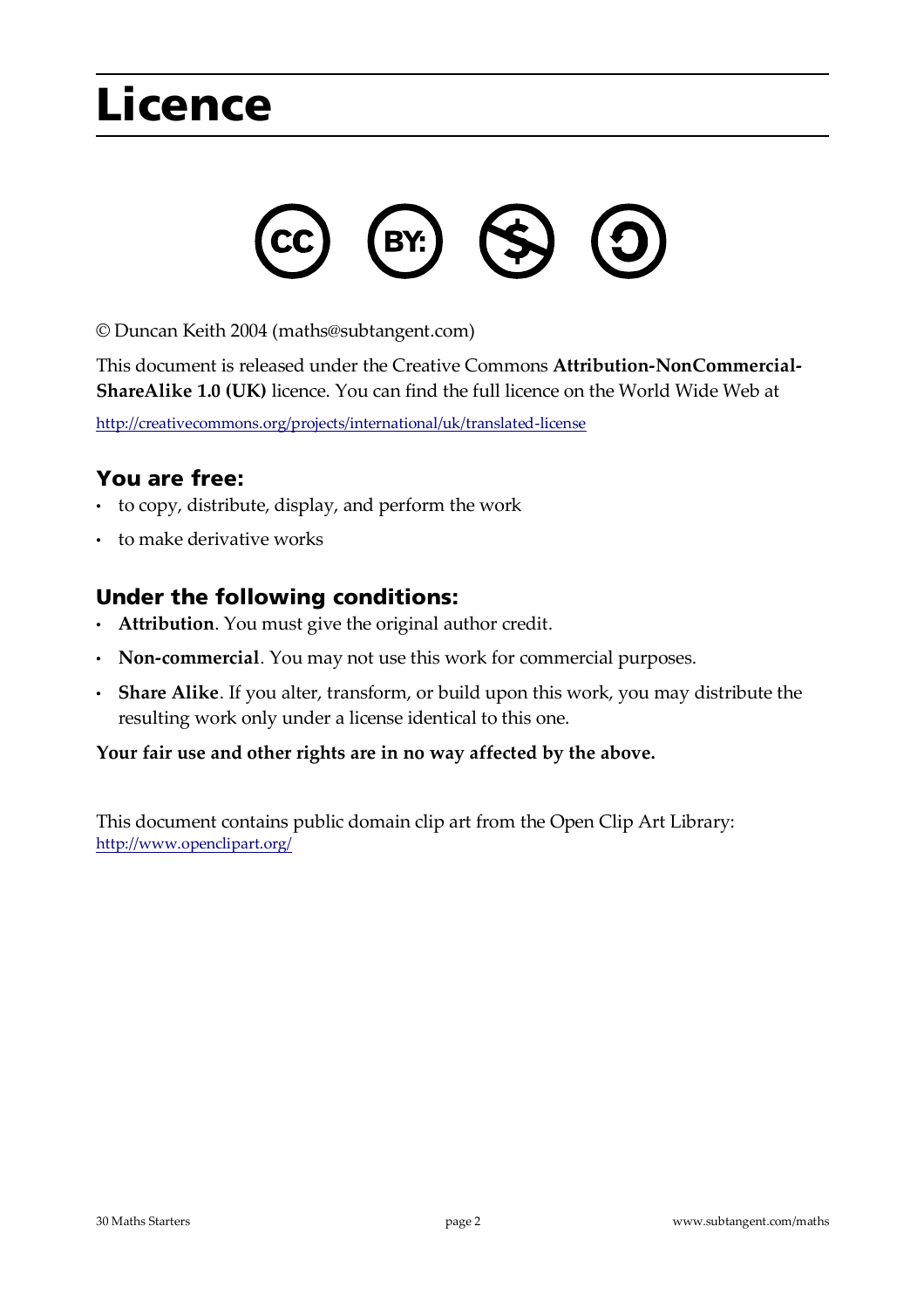# **Introduction**

This is a collection of puzzles for Maths lessons. Hopefully you'll find these are a bit more interesting than the "Let's count up in 0.2's" type of lesson starter that teachers in England are encouraged to use. It is also hoped that some of these puzzles can be used as a talking point to introduce new mathematical ideas.

There are plenty of old chestnuts here, along with some new puzzles. There are also a few generic starters for when you're feeling lazy...

Suggested uses:

- Print onto transparencies for lesson starters
- Print and laminate for extension or small group works  $\bullet$
- Duplicate two to a page for homework

The star rating is a rough guide to difficulty:

| ☆   | Little teacher input is required. These puzzles don't require much<br>mathematics beyond basic arithmetic.                                            |
|-----|-------------------------------------------------------------------------------------------------------------------------------------------------------|
| 272 | These may require explanations of key words by a teacher. They may require<br>more work than one star puzzles, or a particular insight to solve them. |
| *** | These puzzles can be difficult, and may need a lot of teacher input.                                                                                  |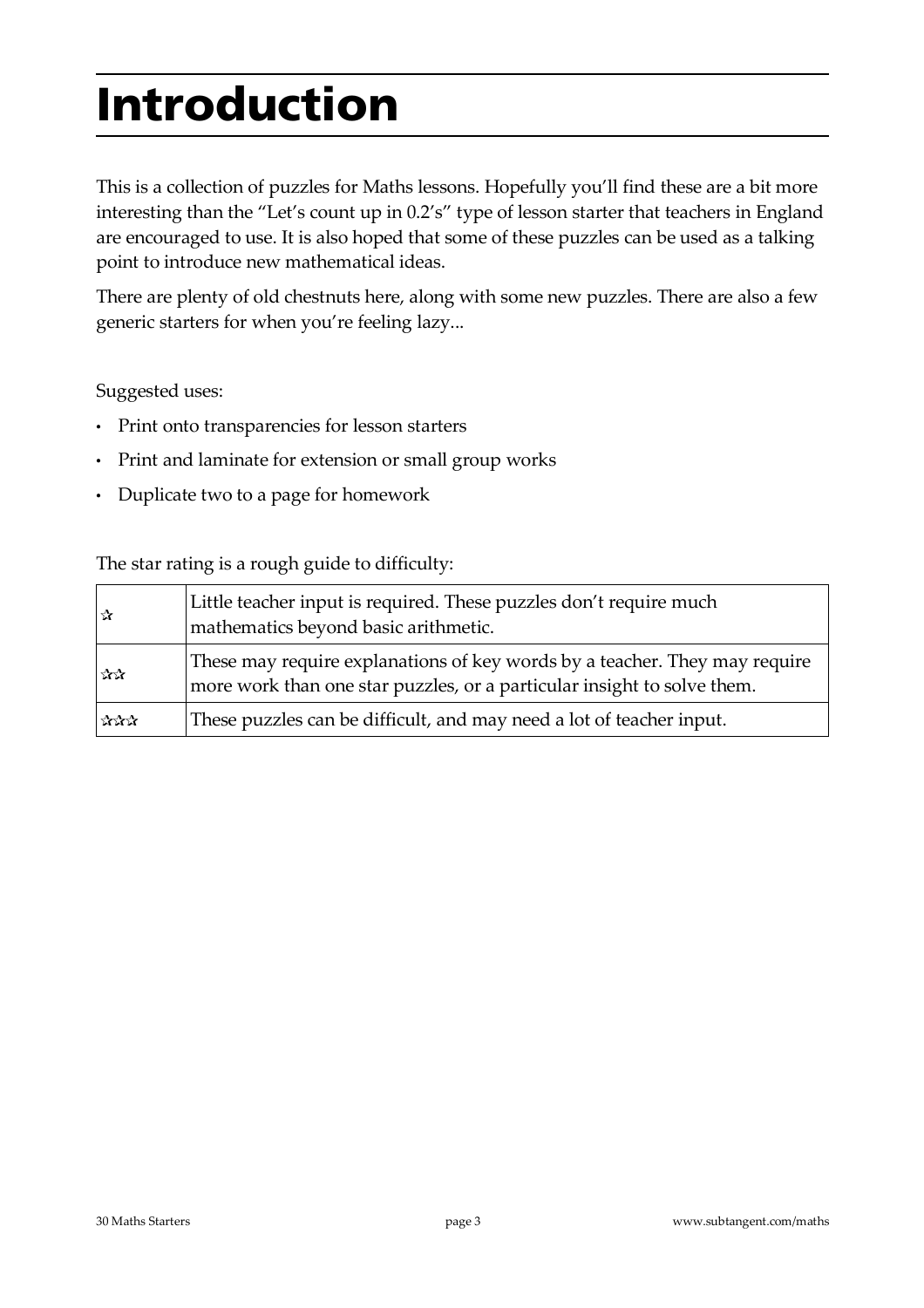# **Start at the bottom left** square and move up, down, left or right until you reach the finish.

|                  | 4 | 9 | 7 | 7 | 4 | $\diamond$ Finish |
|------------------|---|---|---|---|---|-------------------|
|                  | 8 | 9 | 4 | 5 |   |                   |
|                  | 6 | 6 | 4 | 9 | 9 |                   |
|                  |   | 8 | 8 | 8 | 6 |                   |
| Start $\diamond$ | 5 | 5 | 6 | 5 | 5 |                   |

# Add the numbers as you go. **Can you make exactly 53?**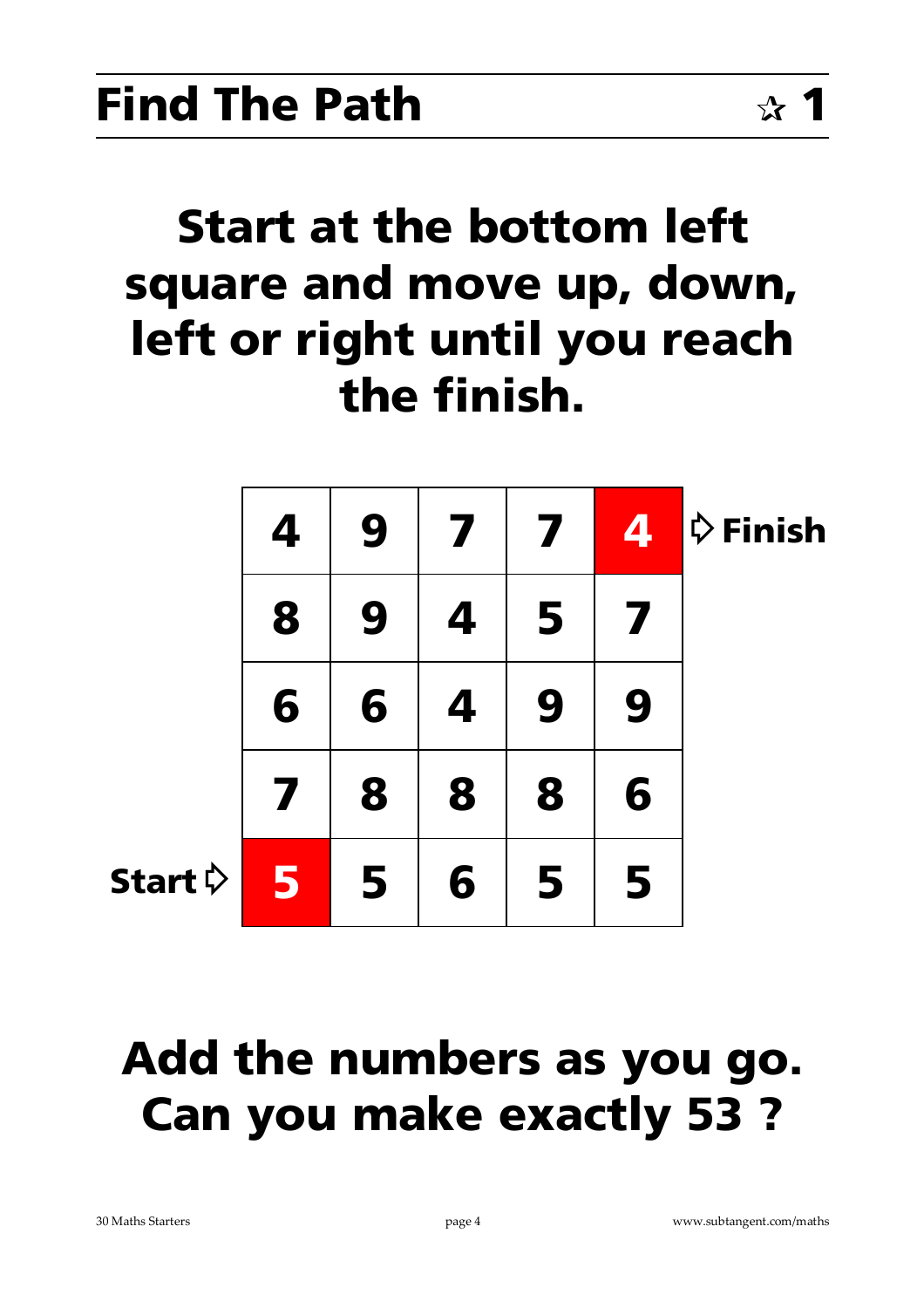# Which number should go in the empty triangle?

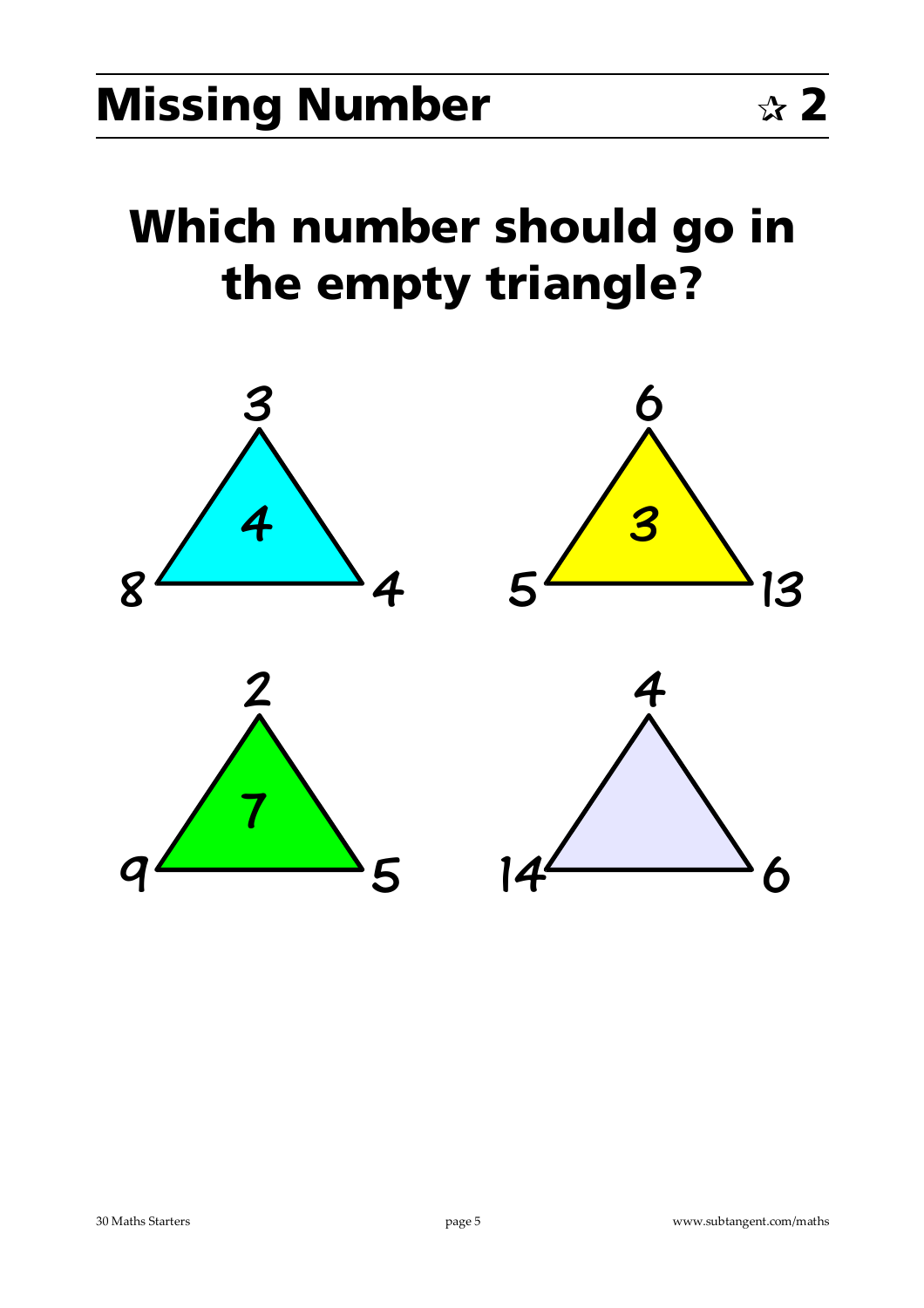# **How Many Triangles?**

# **How many triangles can you** see in this picture?

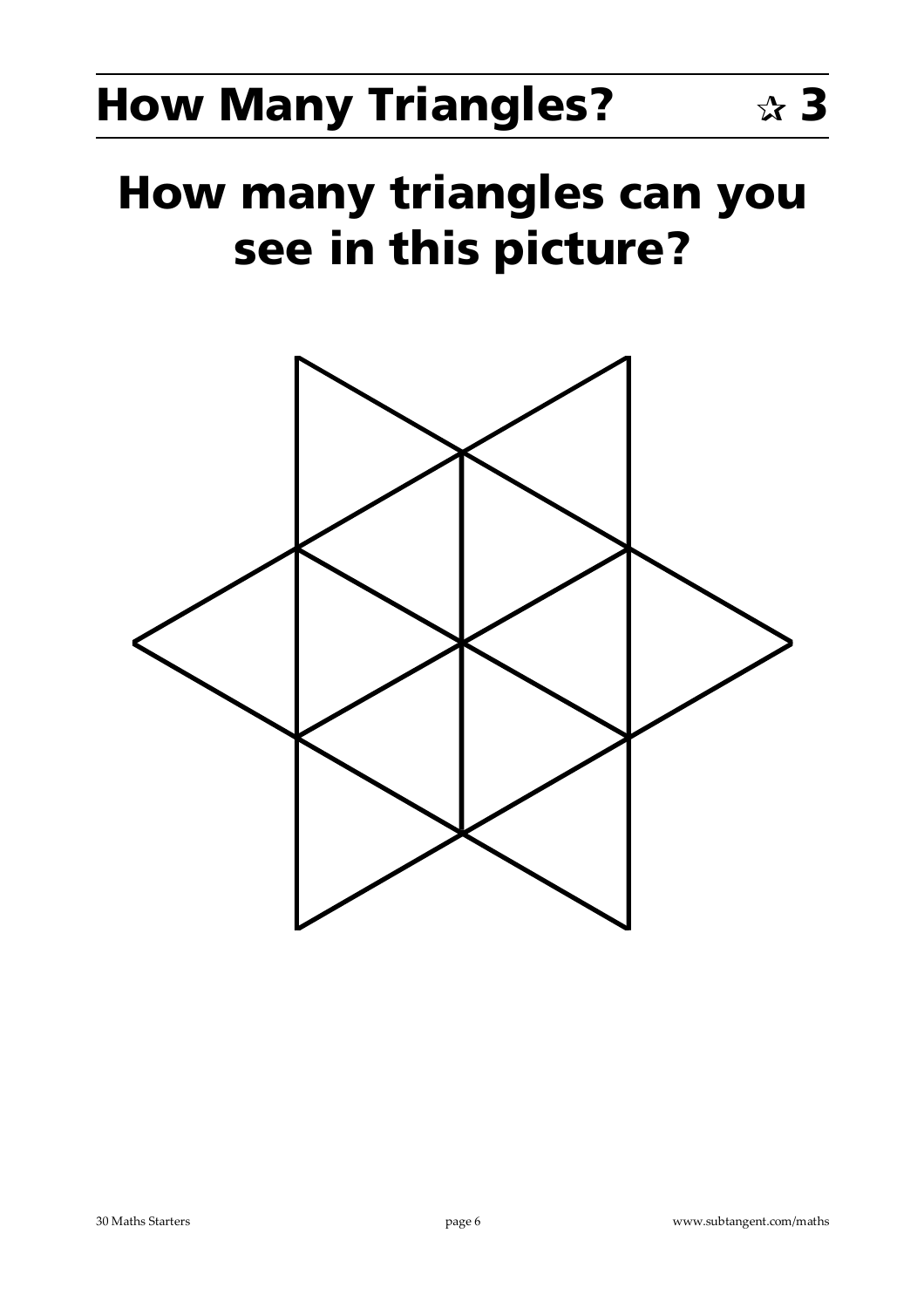# There is something strange about this addition square. Can you work out what the missing number is?

| ╋  | 3         | 8         | 11 |
|----|-----------|-----------|----|
| 3  | 6         | <b>TY</b> | 2  |
| 8  | <b>11</b> | 4         |    |
| 11 |           |           |    |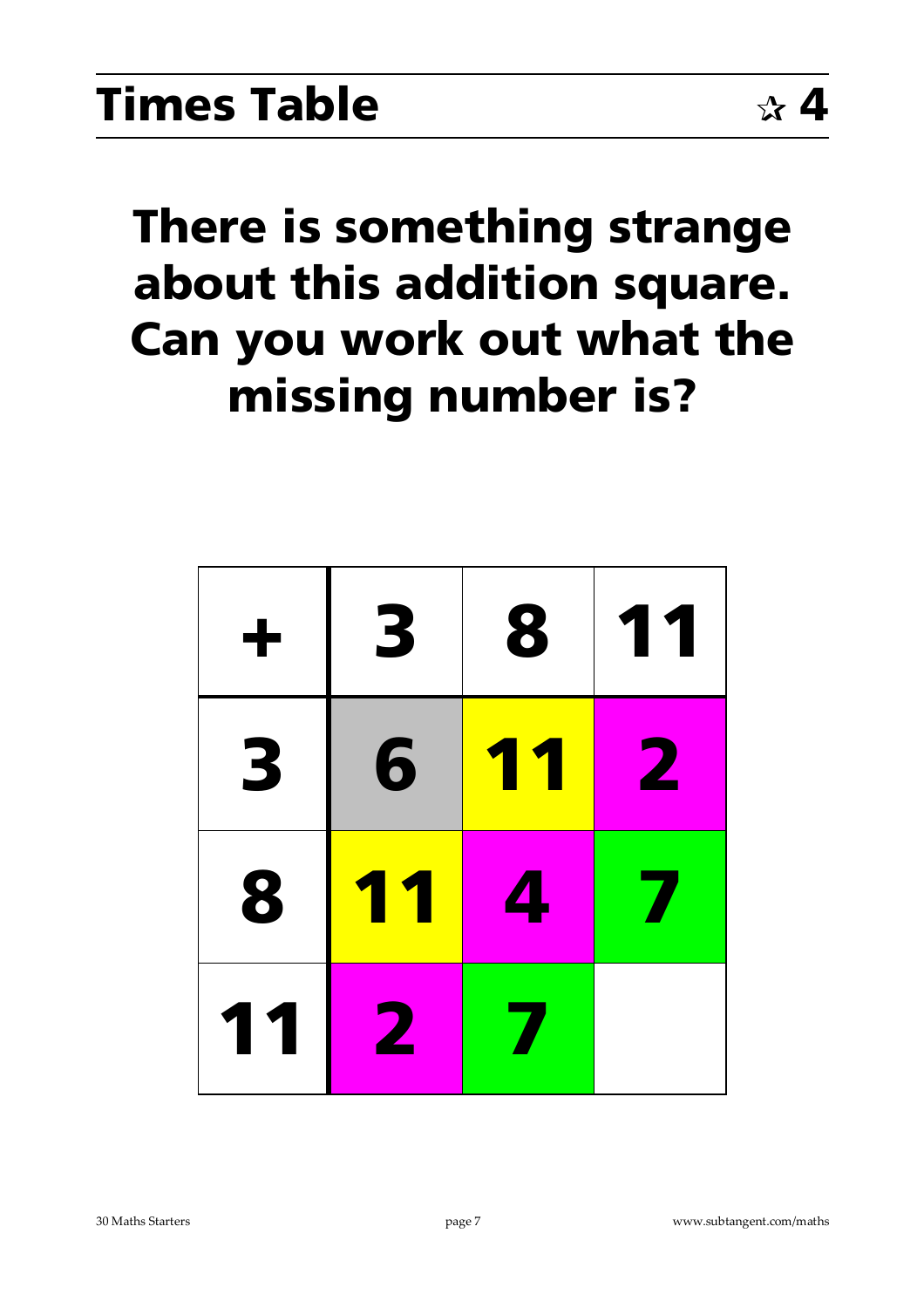# **Missing Matches**

# **Remove just 4 matches to** leave 4 equilateral triangles they must be all the same size.

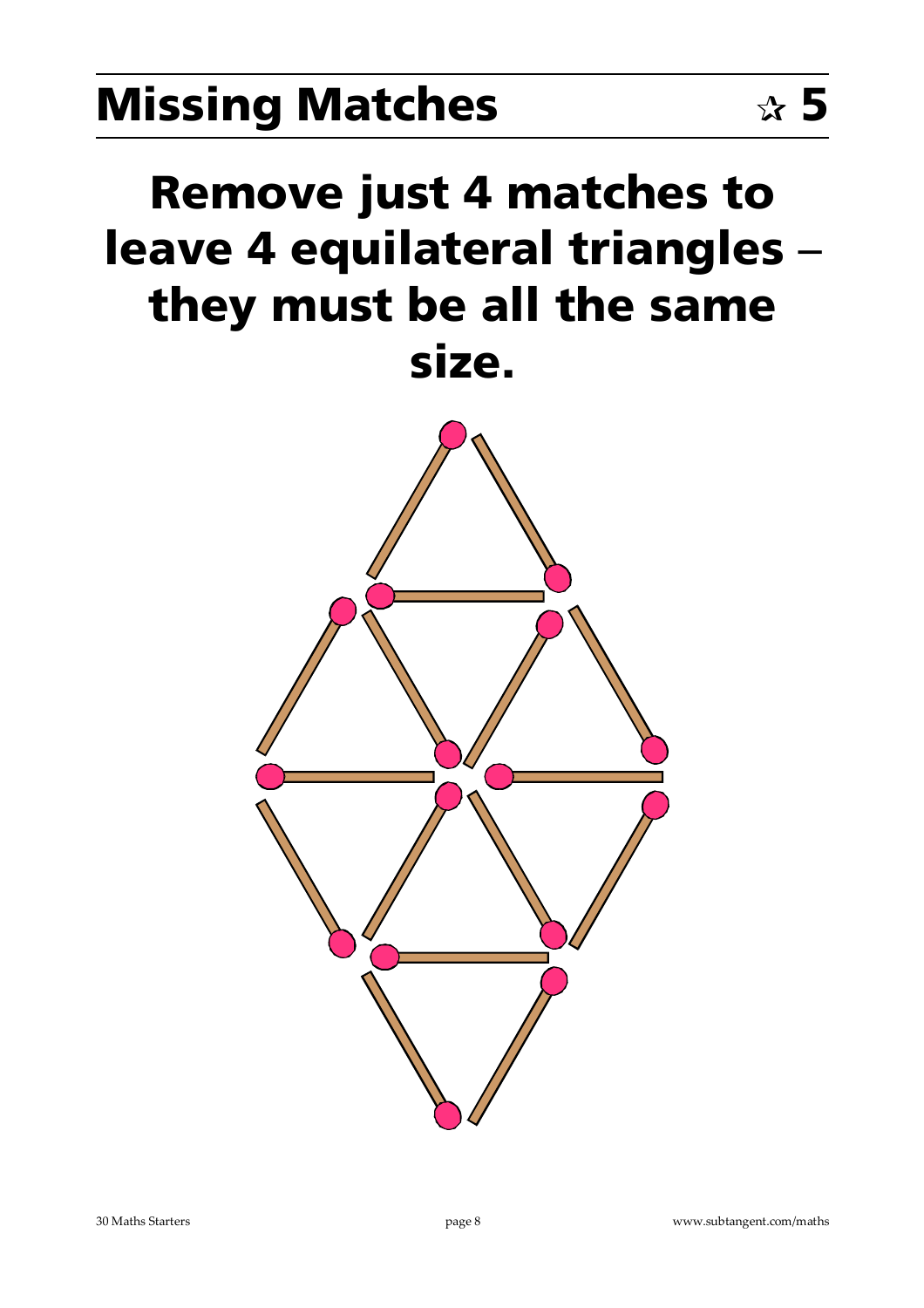# A frog has fallen into a pit that is 30m deep.



# Each day the frog climbs 3m, but falls back 2m at night. How many days does it take for him to escape?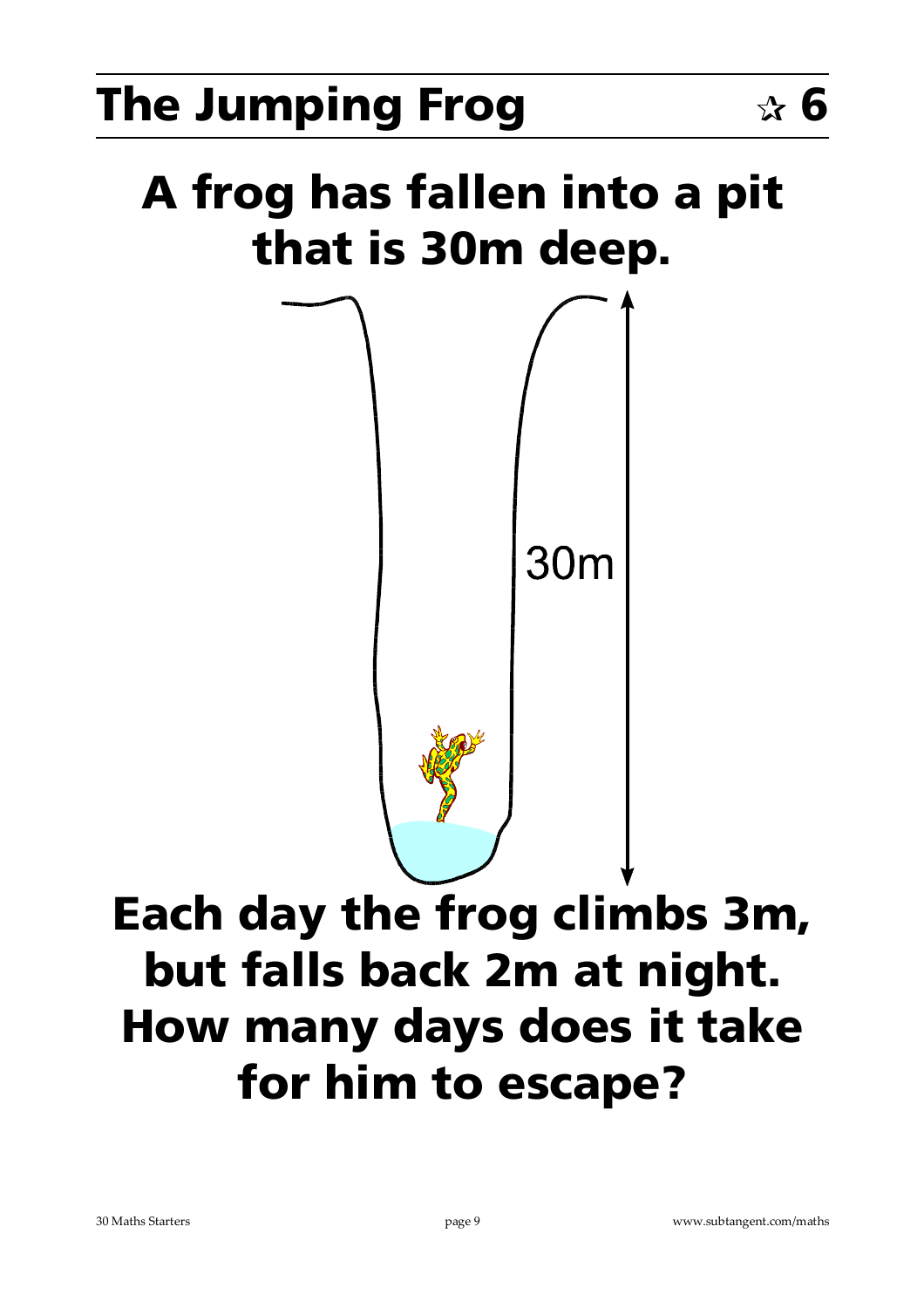# Can you work out what number will be at the top of the pyramid?



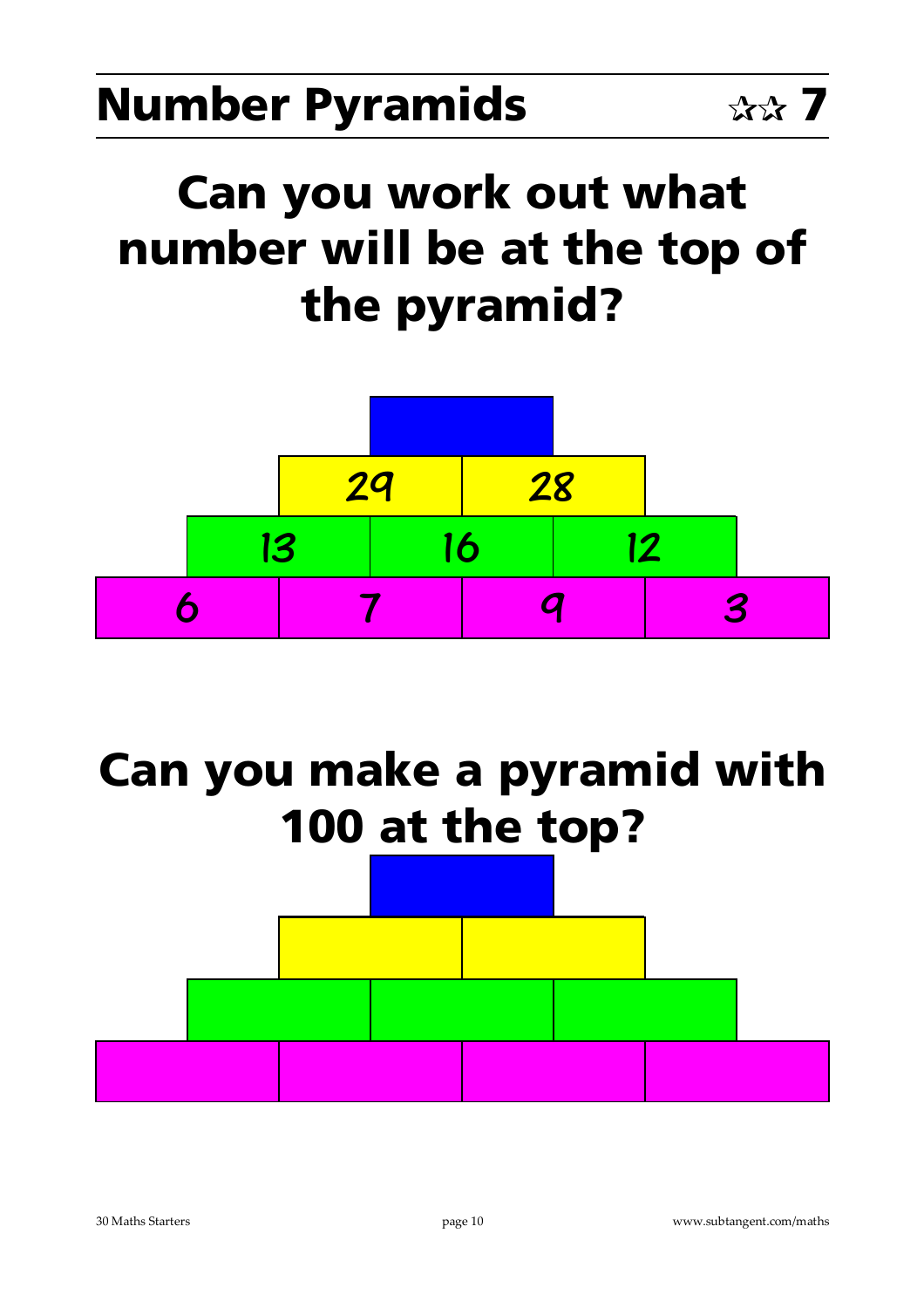# Here are the first few square numbers:



# **Here are the first few Fibonacci numbers:**

 $\mathbf{1}$  $\overline{\mathcal{R}}$ 13  $\overline{2}$ 1 3  $\overline{\mathbf{5}}$ 

# The square numbers are well in the lead. Do the Fibonacci numbers ever catch up?

# ...and here are the triangular numbers coming up on the rails...

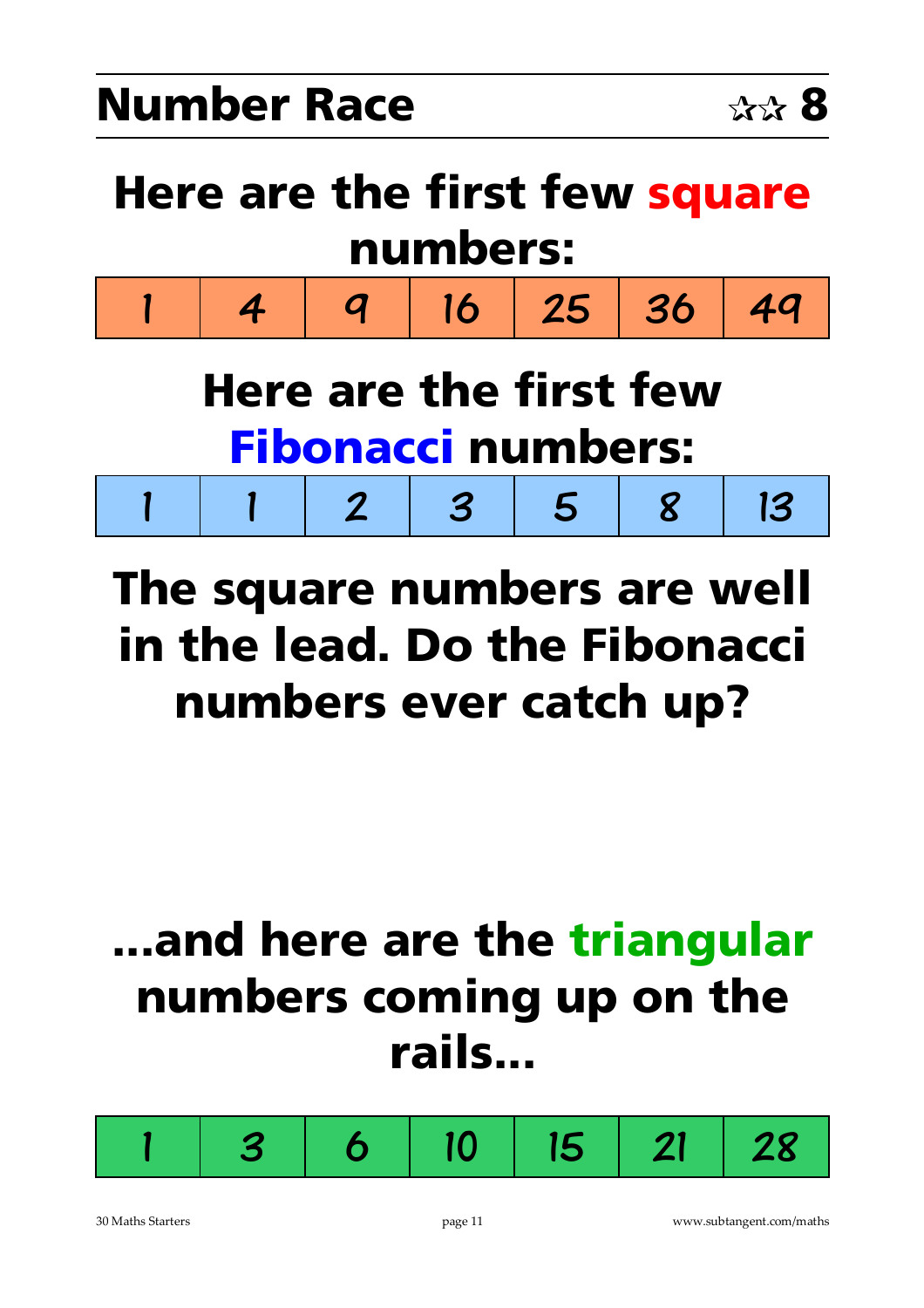

# **6** is a very special number.

# The factors of 6 are 1, 2, 3 and  $6$

# If we add the factors other than 6 we get  $1+2+3=6$ .

# **Can you find another perfect** number?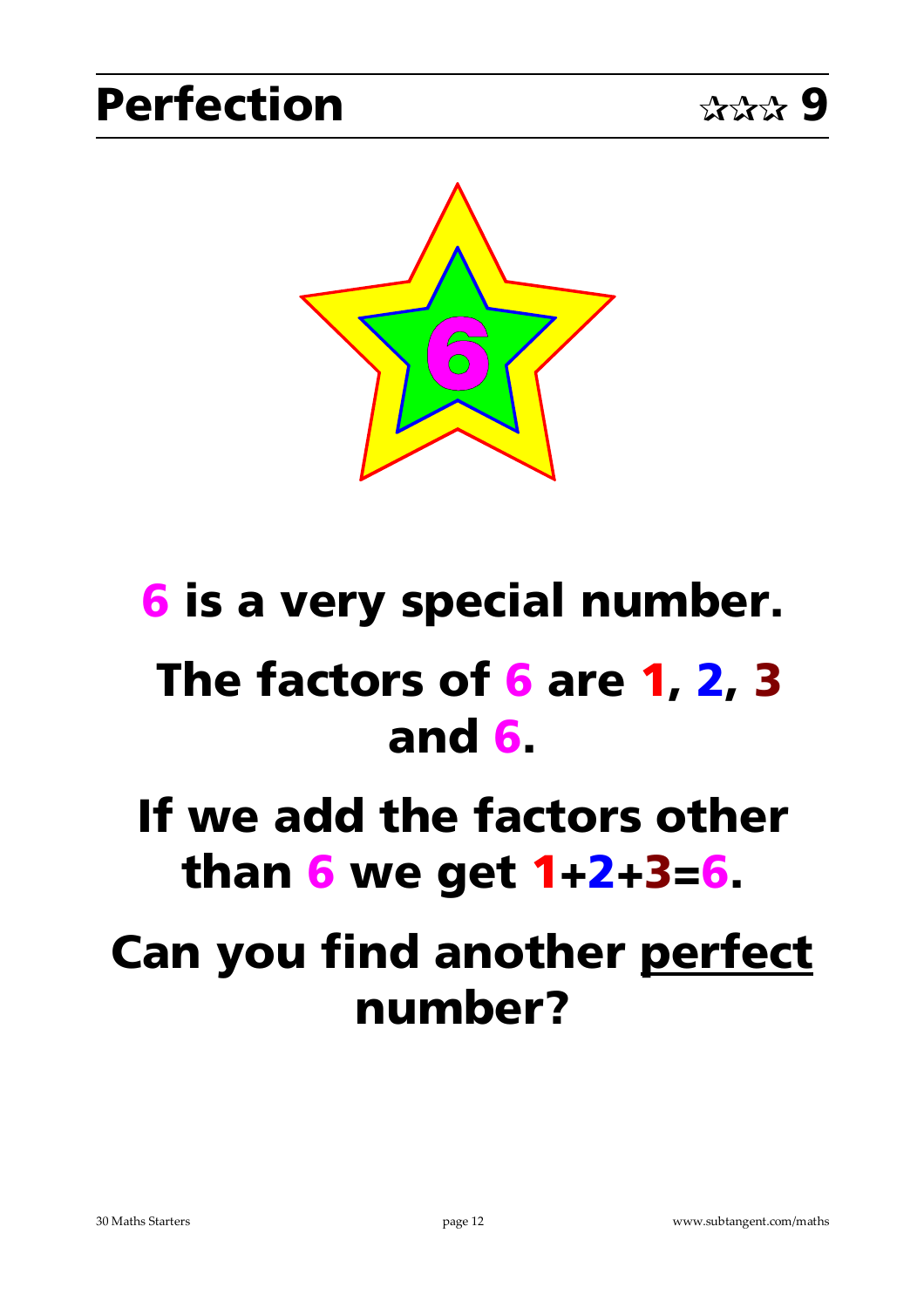### Can you put the digits 1 to 9 in a square so that every row, column and diagonal add to 15?



# This example doesn't work:

|   | 3 | 5 | 9                   |
|---|---|---|---------------------|
| 9 | 6 | 4 | 19<br>$\rightarrow$ |
| 2 | 7 | 8 | $\mathbf{17}$       |

 $×13$  ↓12 ↓16 ↓17 →15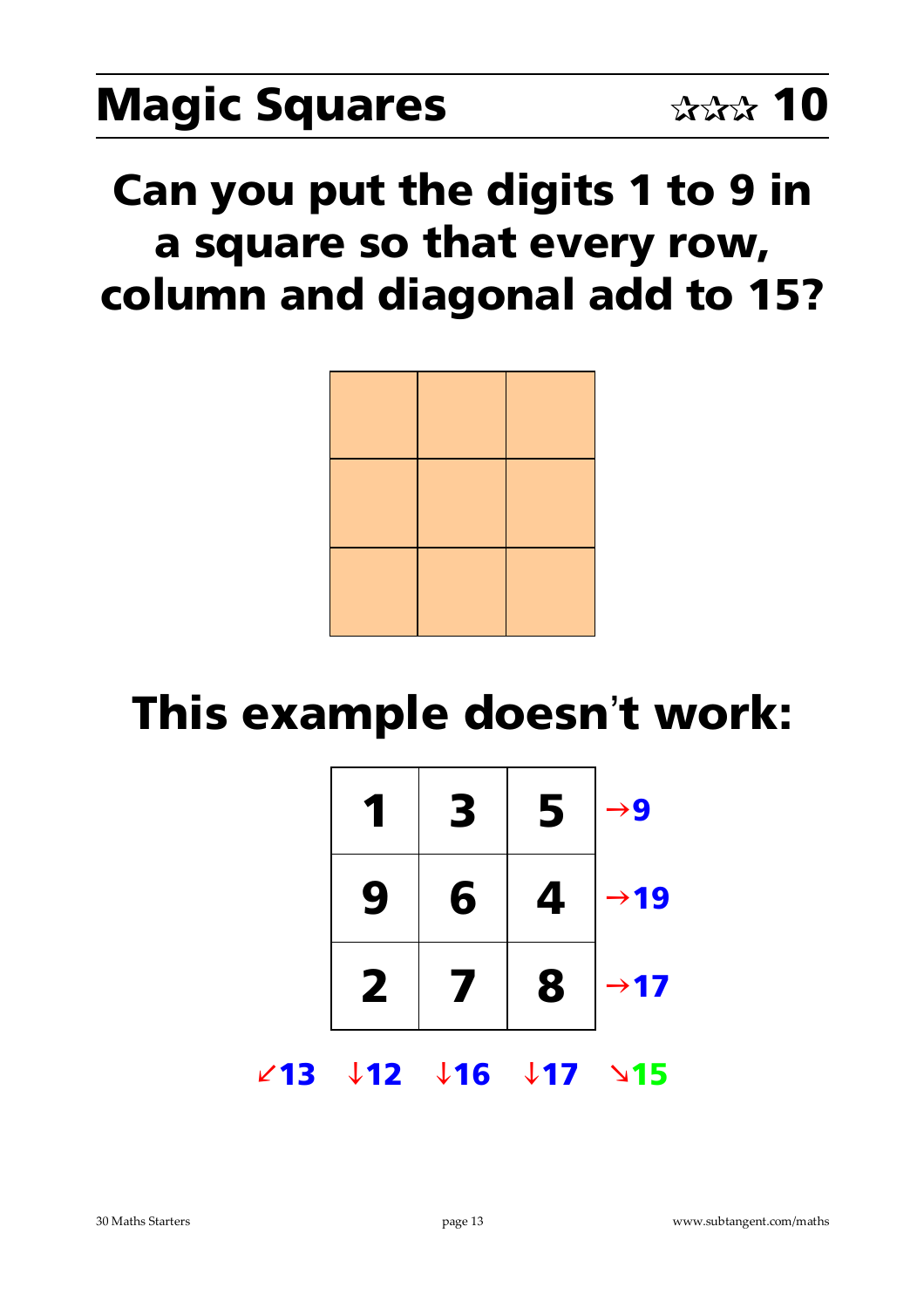### Pool balls are numbered from 1 to 15. What is the total of the numbers on all the balls?



### Dominoes have two parts, each can have from 0 to 6 spots. How many different dominoes are there in a set?

### If you roll 2 dice and add the spots are you more likely to get an even or an odd number? What if you multiply



instead?

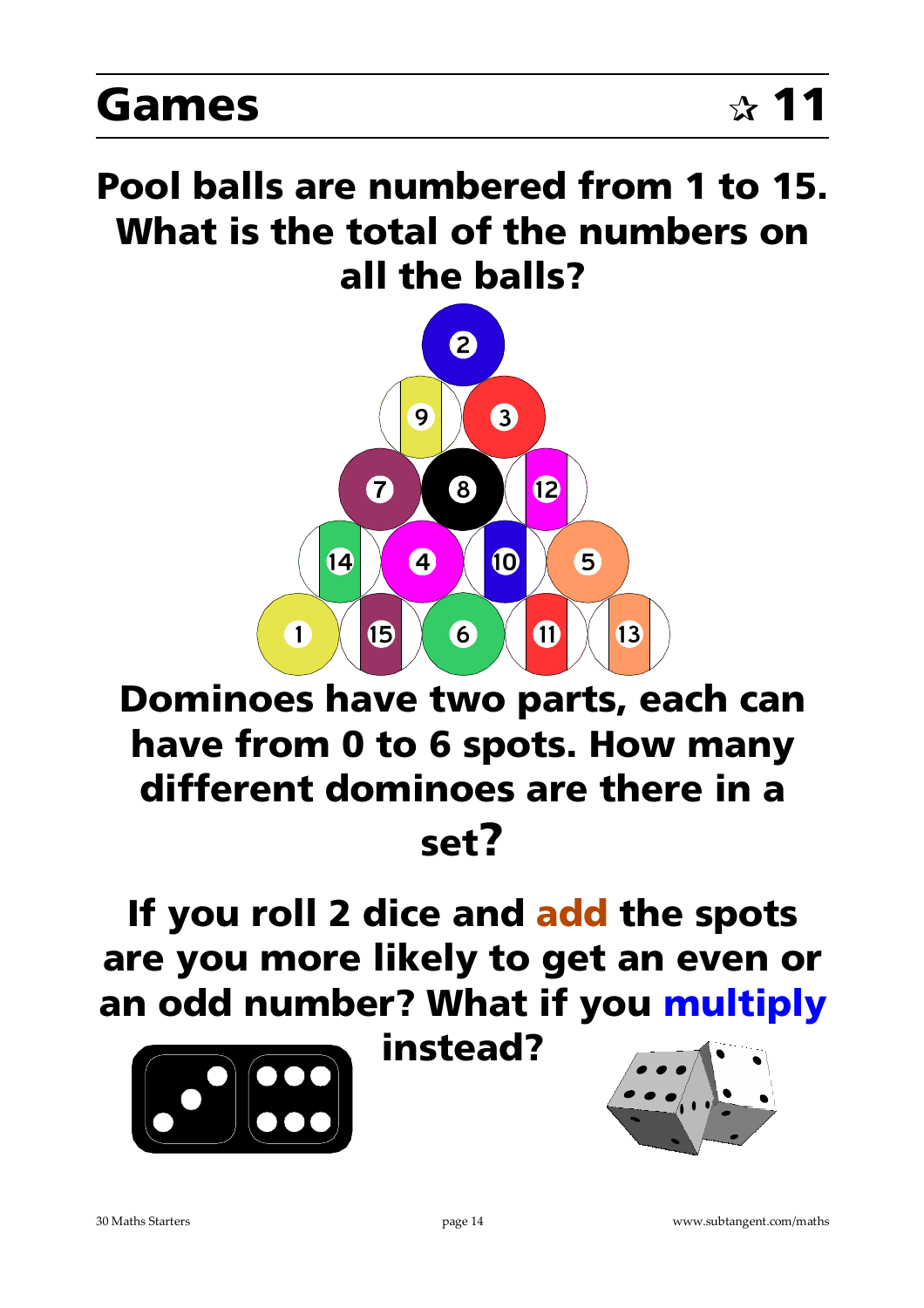# **Monty Hall**

You are the winner in a quiz show and can choose a prize from behind 3 locked doors. Behind one door is a new car. **Behind the other two doors are** 

goats.



# When you have made your choice the host opens one of the other doors to reveal a goat.

### Should you stick with your choice, or switch to the other one? Or does it make no difference?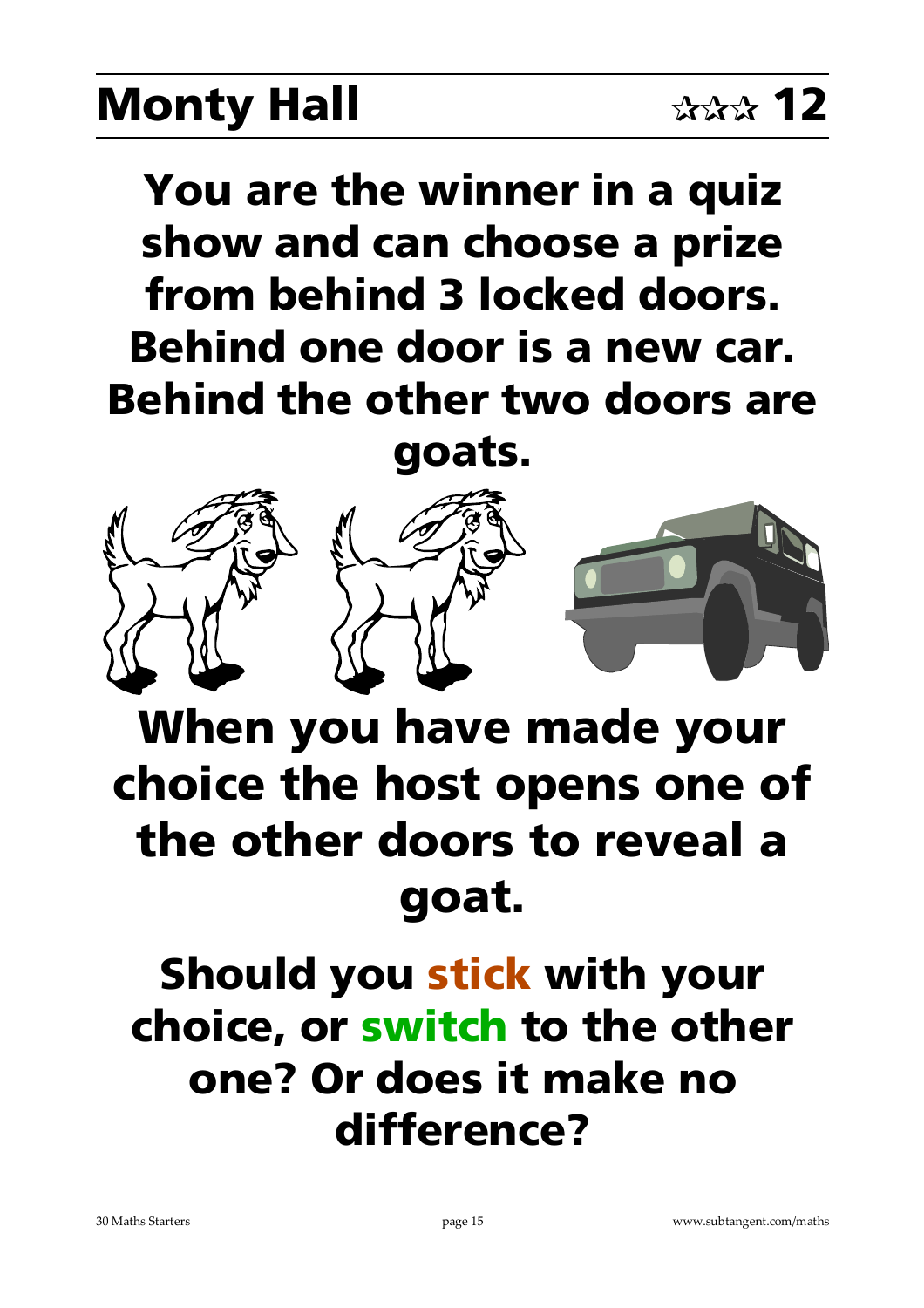### Can you put the numbers 1 to 7 in each circle so that the total of every line is 12?

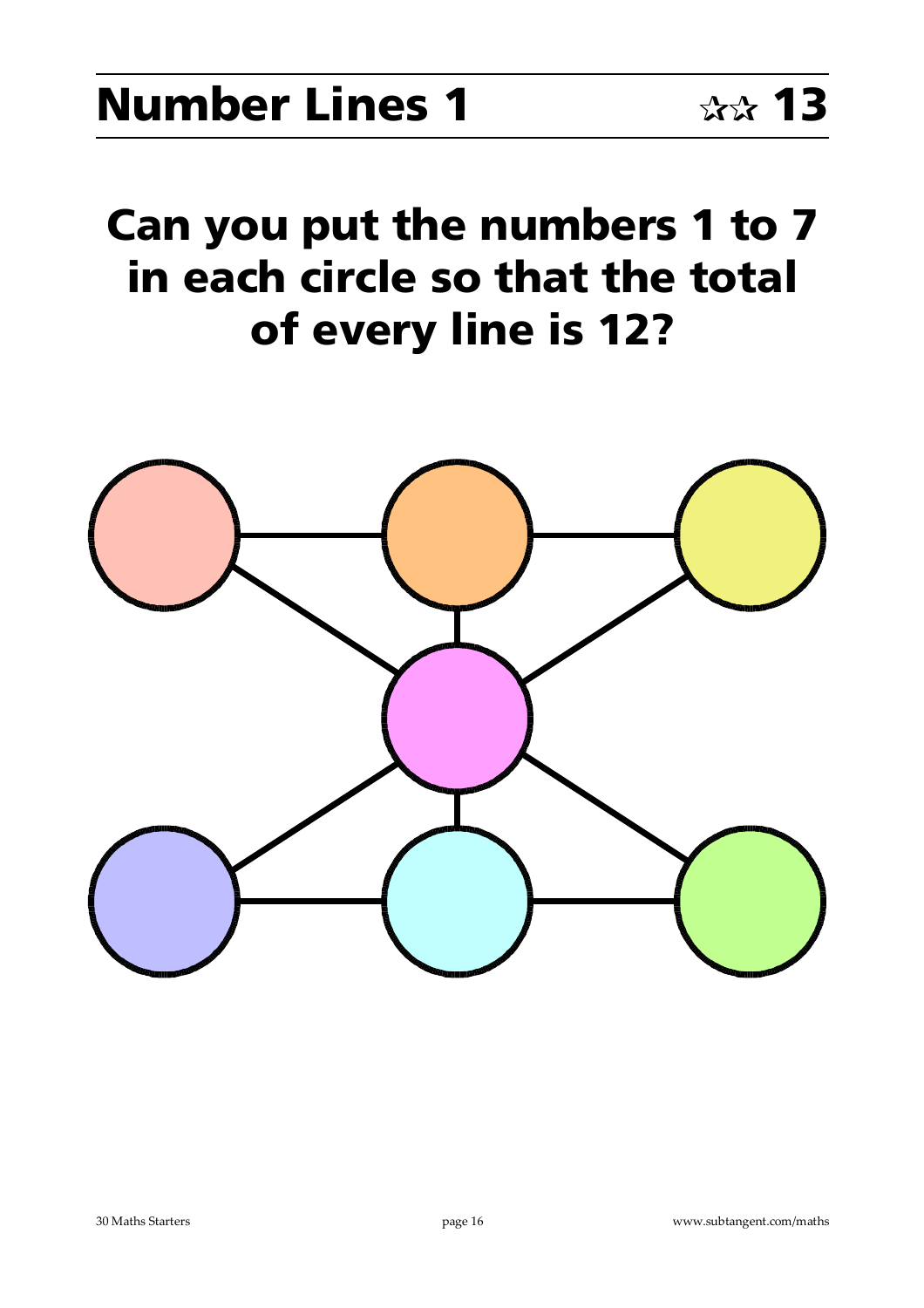# **Number Lines 2**

### Can you put the digits 1 to 11 in the circles so that every line has the same total?

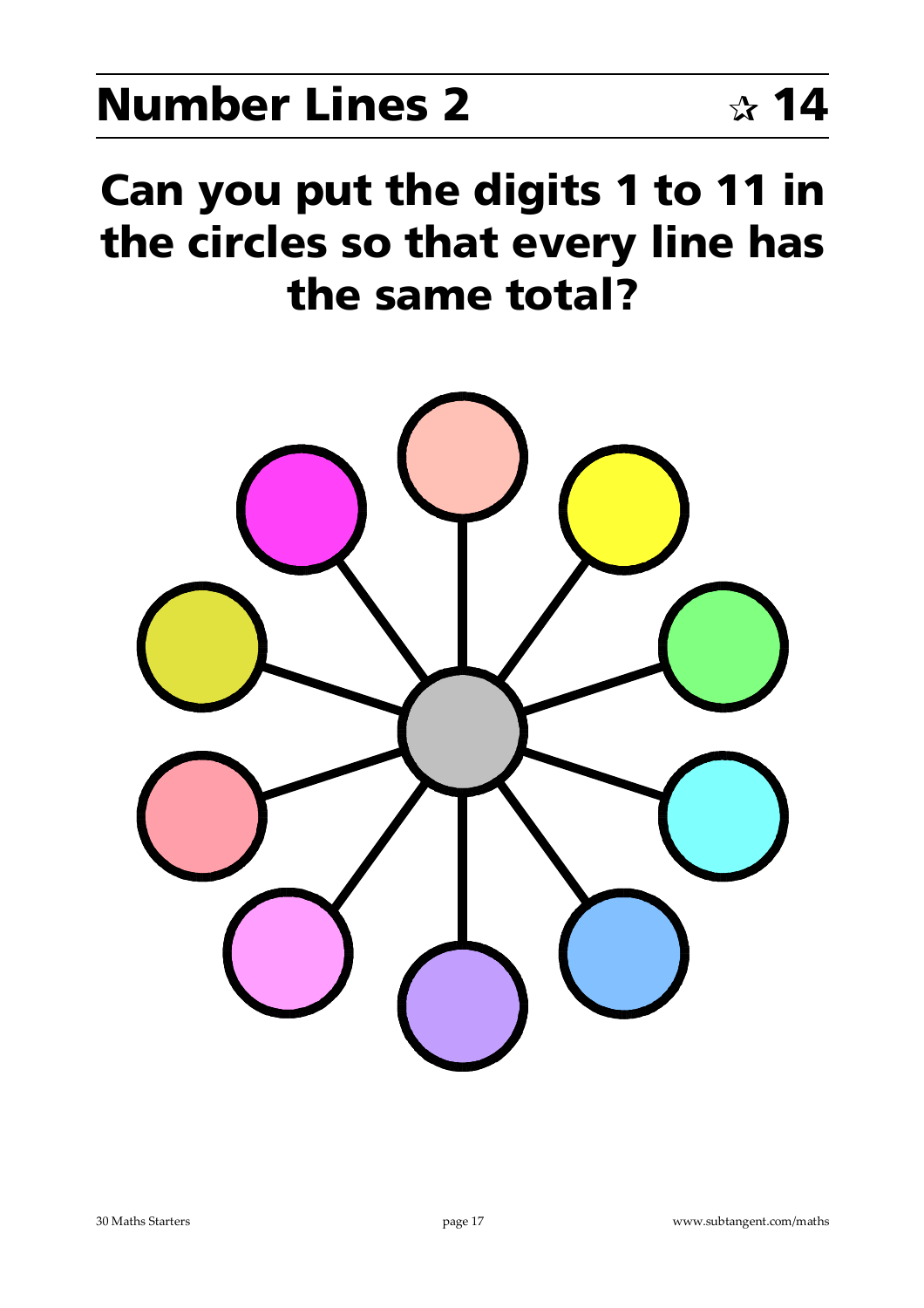### **Words & Numbers**

# The number 4 in...



# but not in





# have something in common. They all have the same number of letters as their name (4).

# **Can you find more numbers** like this?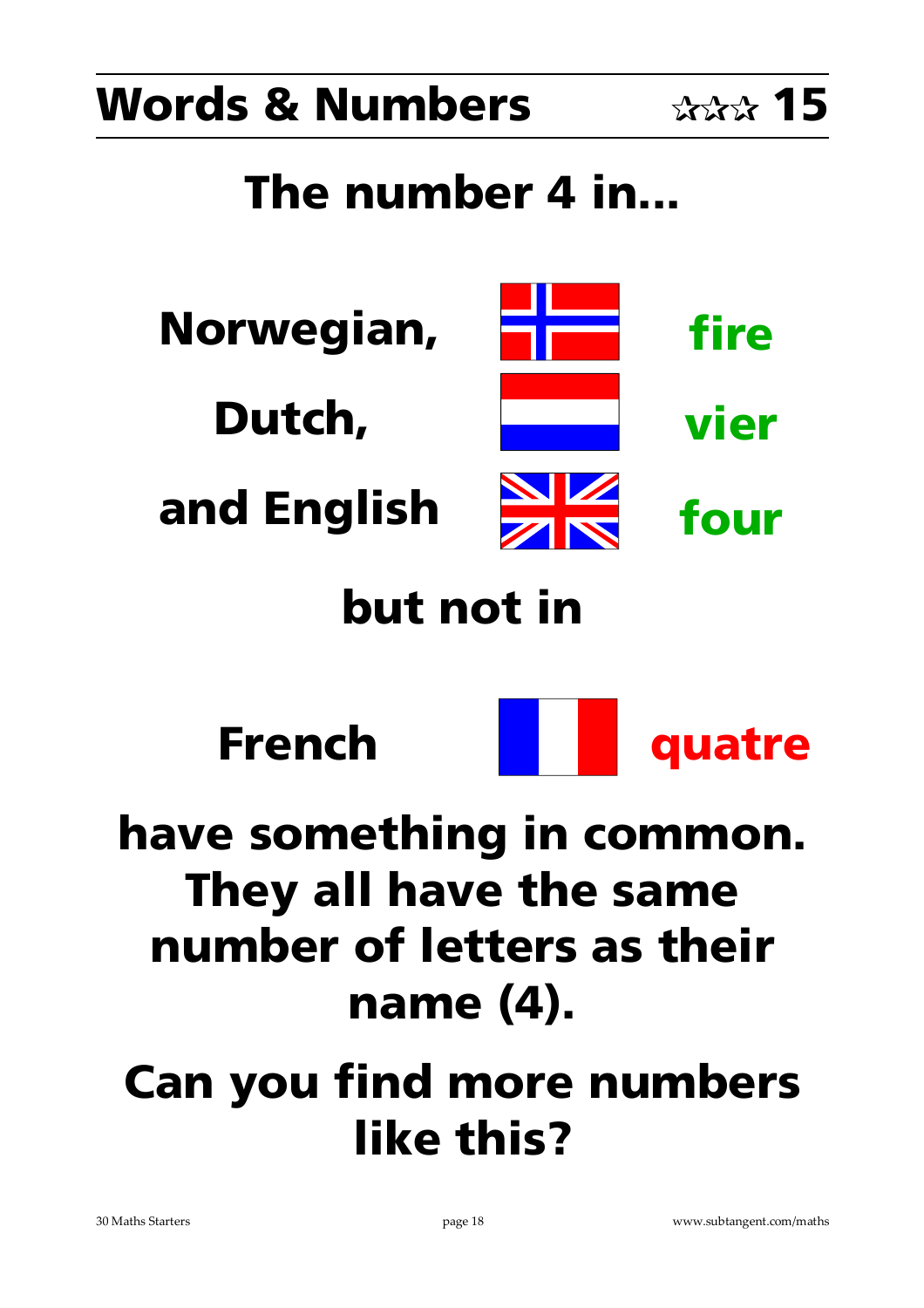#### **Four Twos Make Ten** ☆☆ 16

# There are lots of ways of making 8 with four 2s using standard mathematical notation. For example:

# $2+2+2+2$ , or

# even  $2^{2+2} \div 2$ .

# **Can you find another way?**

# Can you find a way of making **9 with four 2s?**

What is the biggest number you can make with four 2s?

What is the smallest number you can't make with four 2s?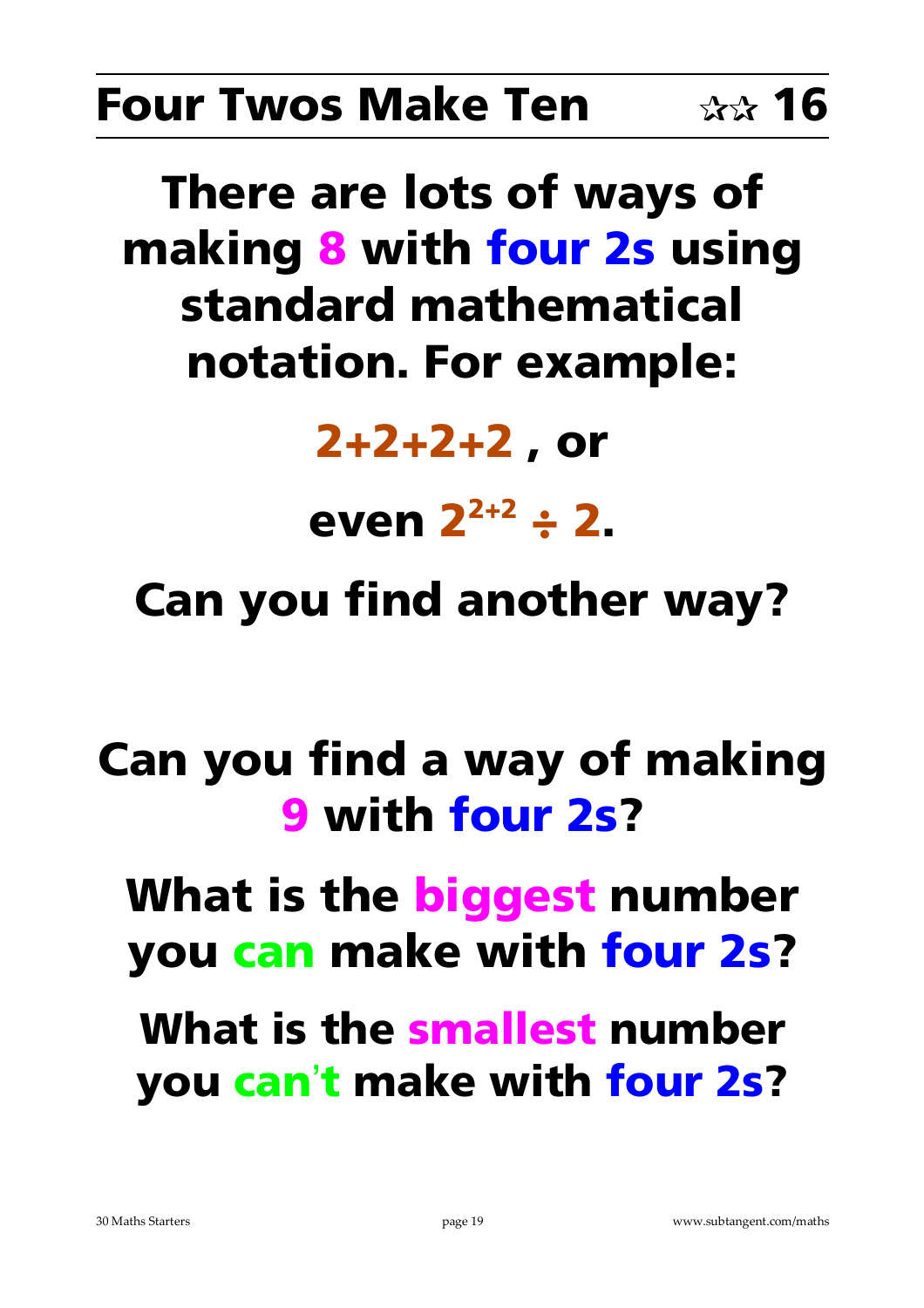# **Some petrol stations display** prices by sticking segments together to make numbers.



# What is the largest number you can make with 10 segments?



### What is the largest you can make with 16 segments?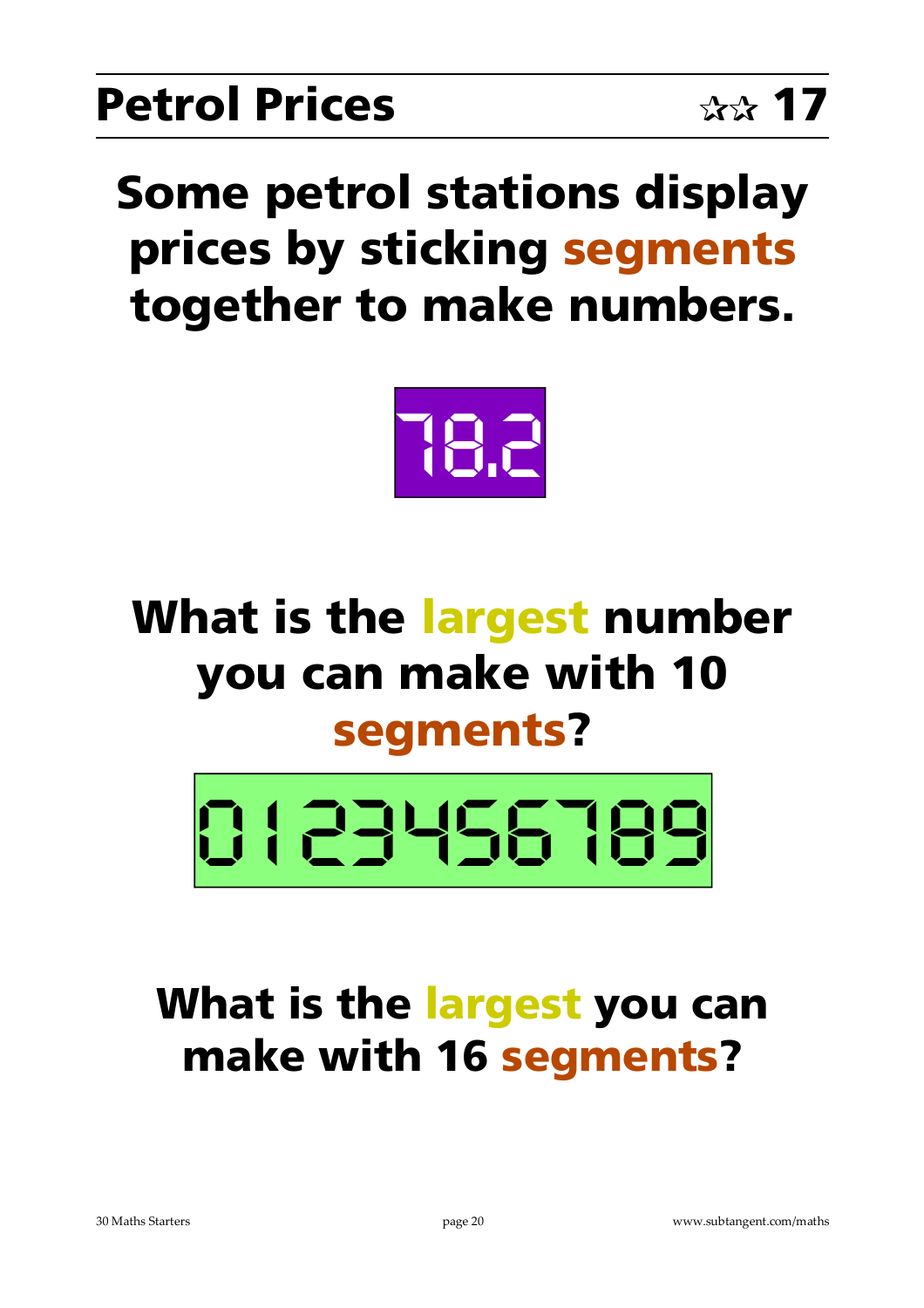# If you write the word COD in a grid like this there are two ways of spelling the word.



### How many ways can you make HAKE?



# **What about COLEY or SALMON?**

|  | $ C$ 0 $L$                                             |  | $S A L M$       |  |
|--|--------------------------------------------------------|--|-----------------|--|
|  |                                                        |  | $A$ $L$ $M$ $O$ |  |
|  | $\begin{array}{cccc} \parallel L & E & Y \end{array},$ |  |                 |  |

# **Can you predict how many** ways there are to make **BARRACUDA?**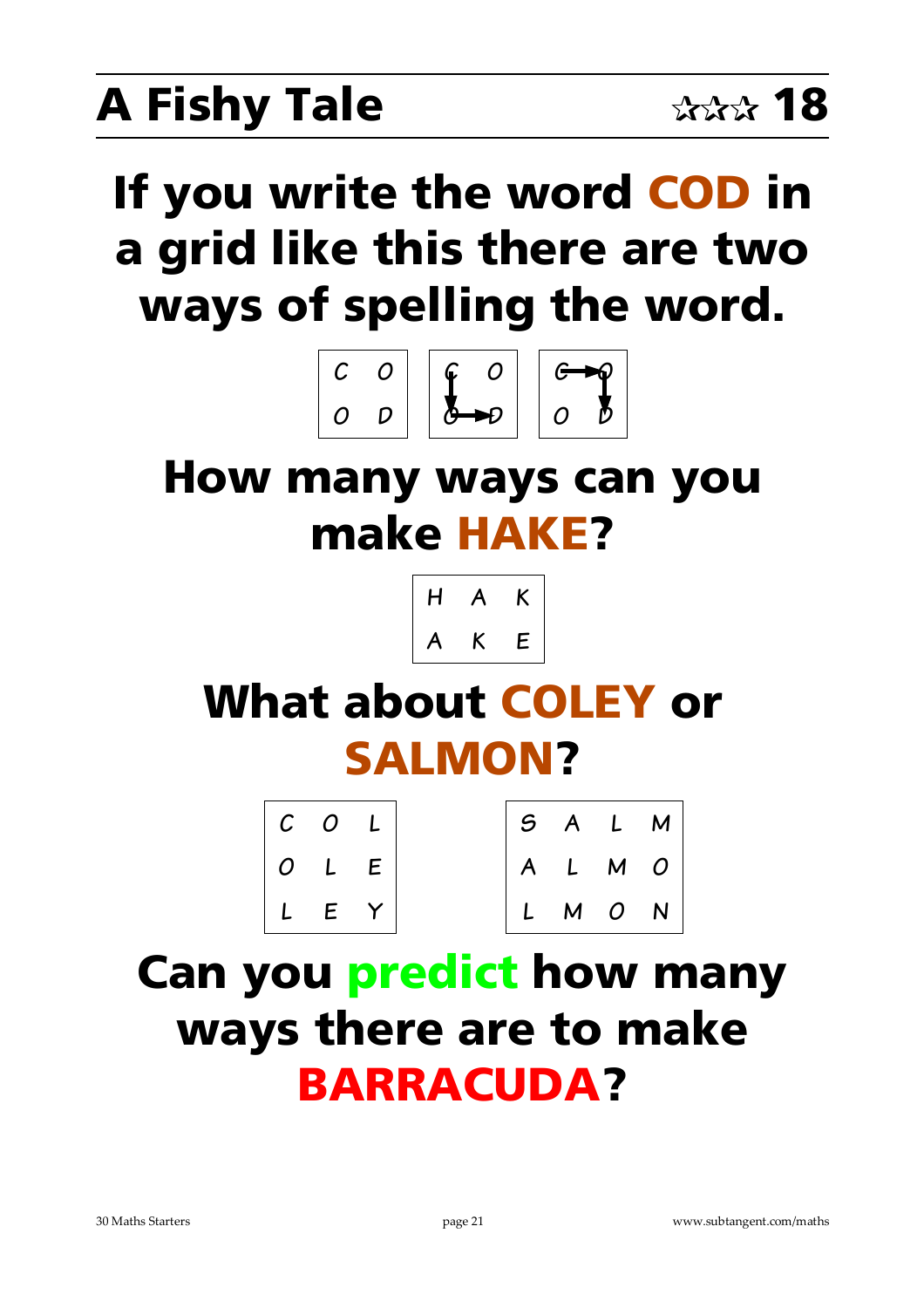### **How many squares can you** see in this pattern?



# **How many rectangles are** there?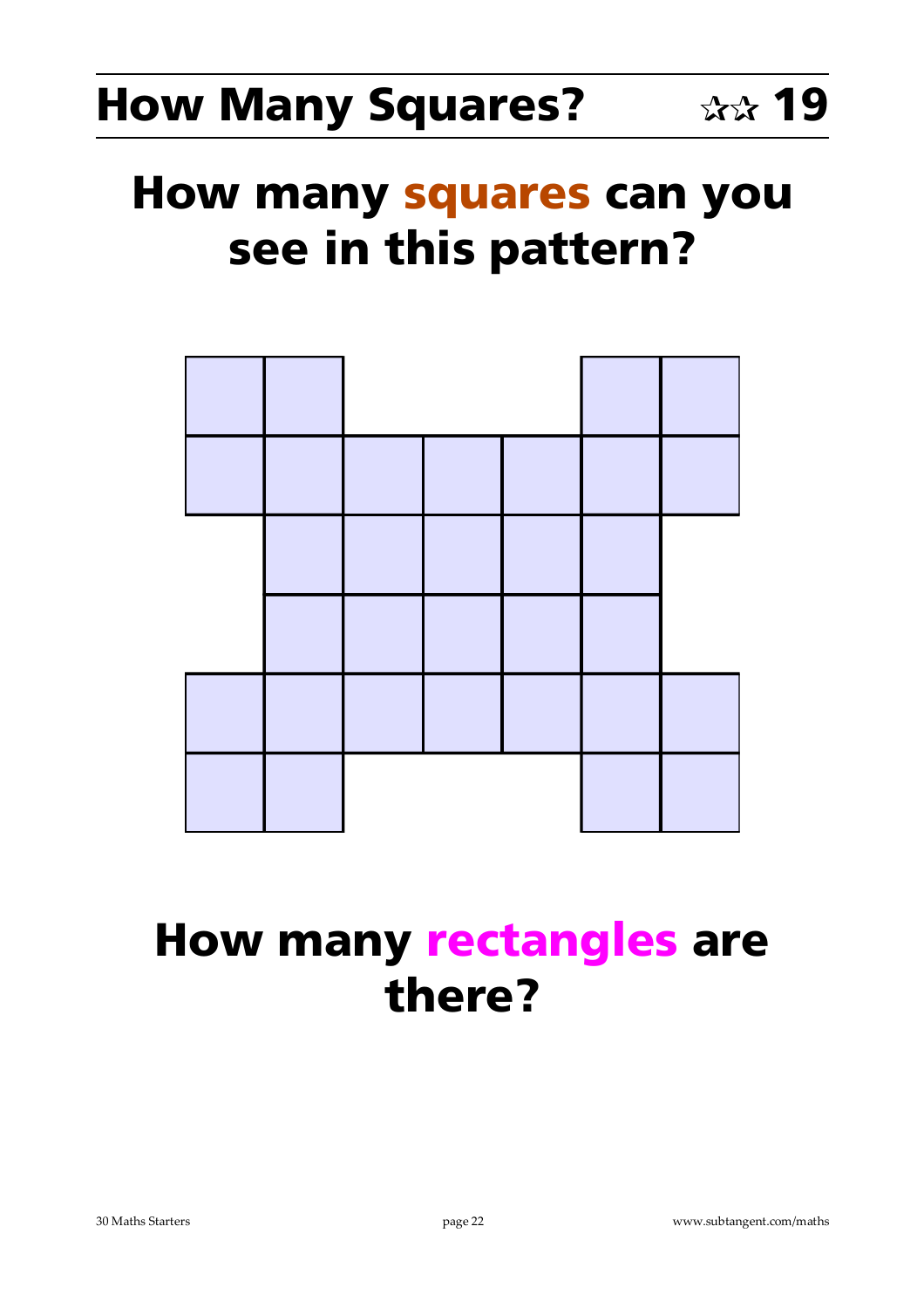### **The Königsberg Bridges**  $\boldsymbol{\mathbf{\hat{x}}}$  20

# The city of Königsberg had seven bridges that crossed the river Pregel.

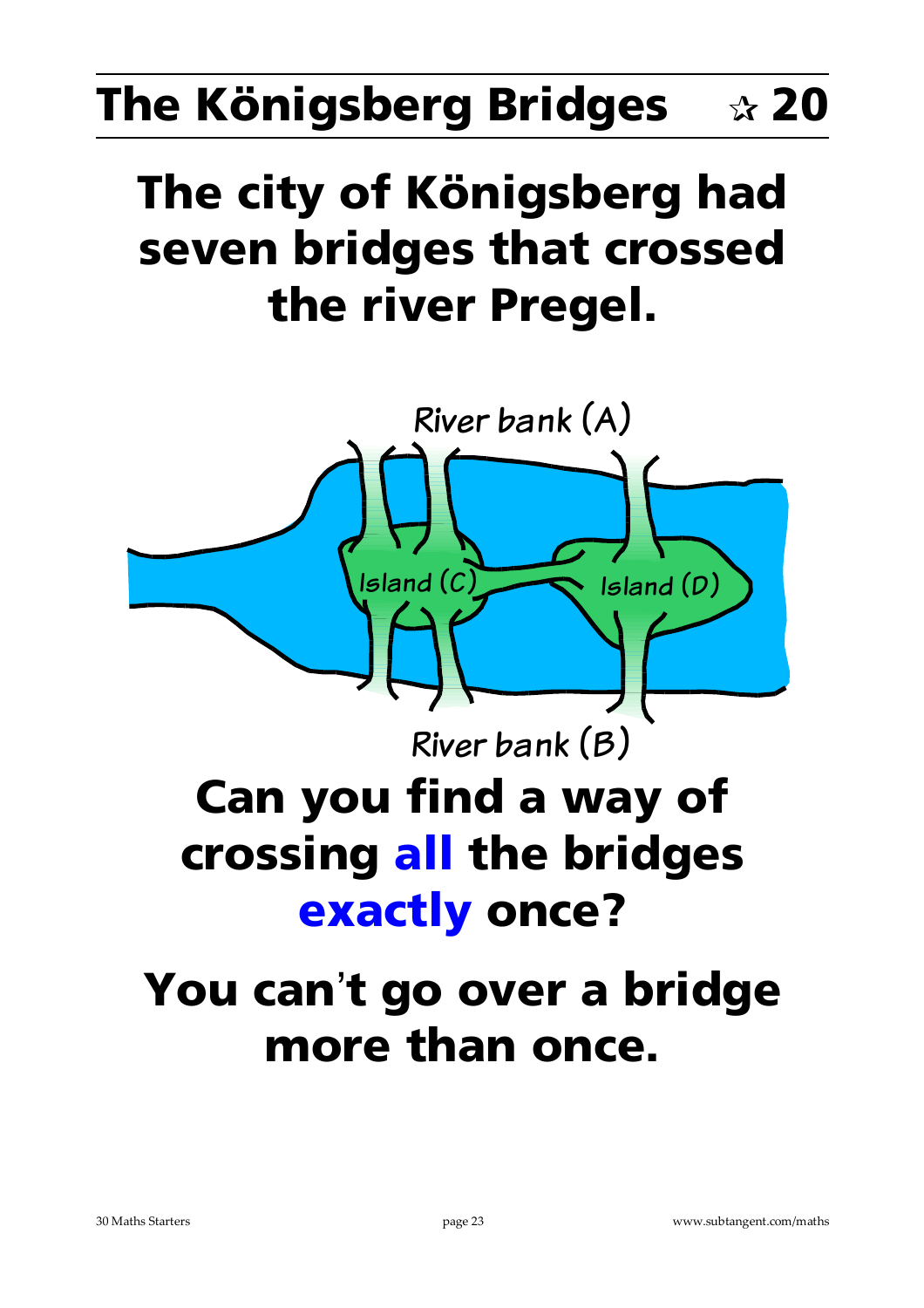# Crooked Calculator  $\boxtimes$

### Eric has got all the sums wrong. Each time he pressed exactly one wrong key.



### Can you work out which keys he actually pressed?

Eric manages to press the right keys but gets them in the wrong order. Can you get the keys in the right



Ē.

103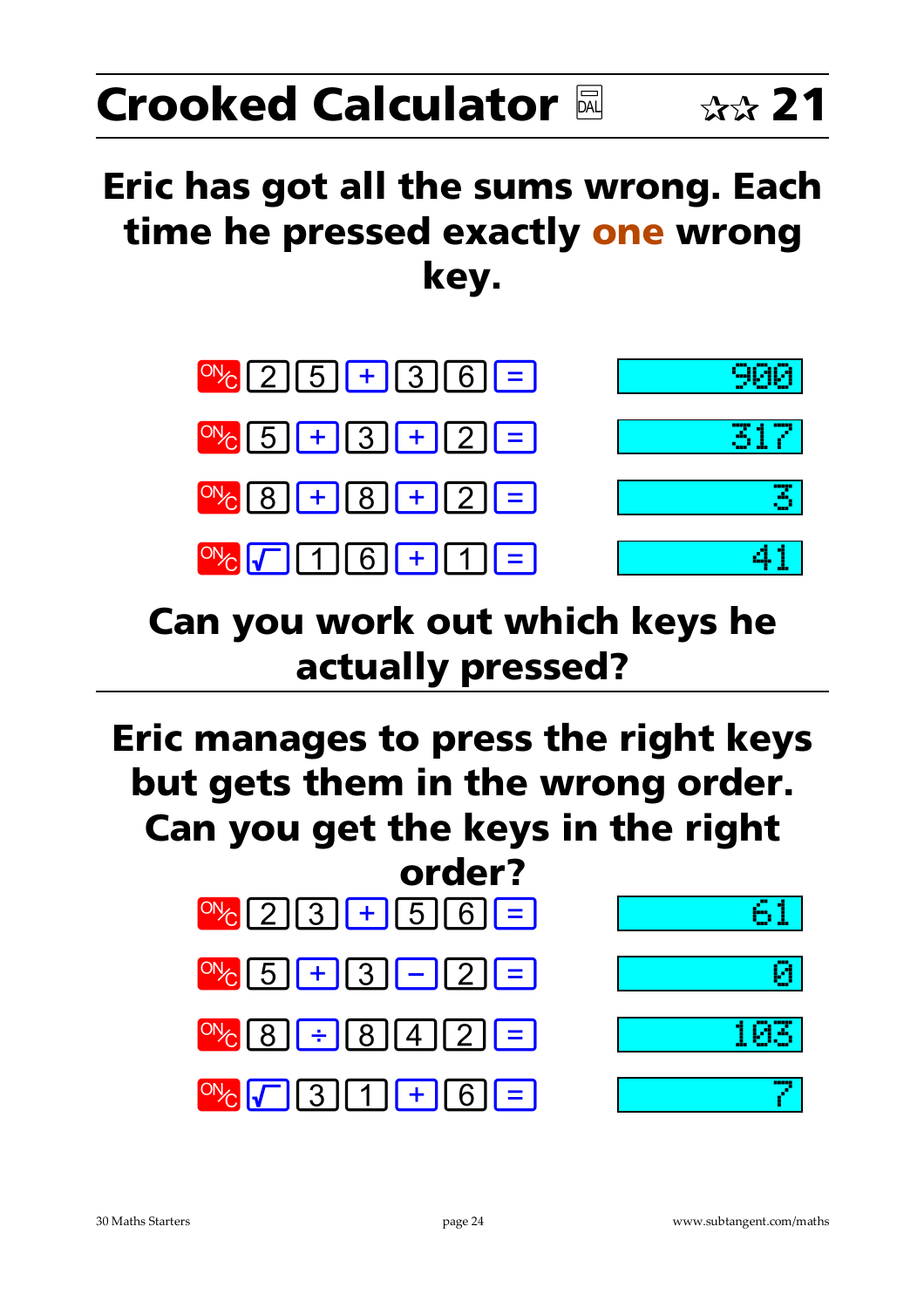### **Drinkers**

# In the town of Ketterby 80% drink cola 70% drink coffee 50% drink tea

### Is it certain there is someone who drinks cola, coffee and tea?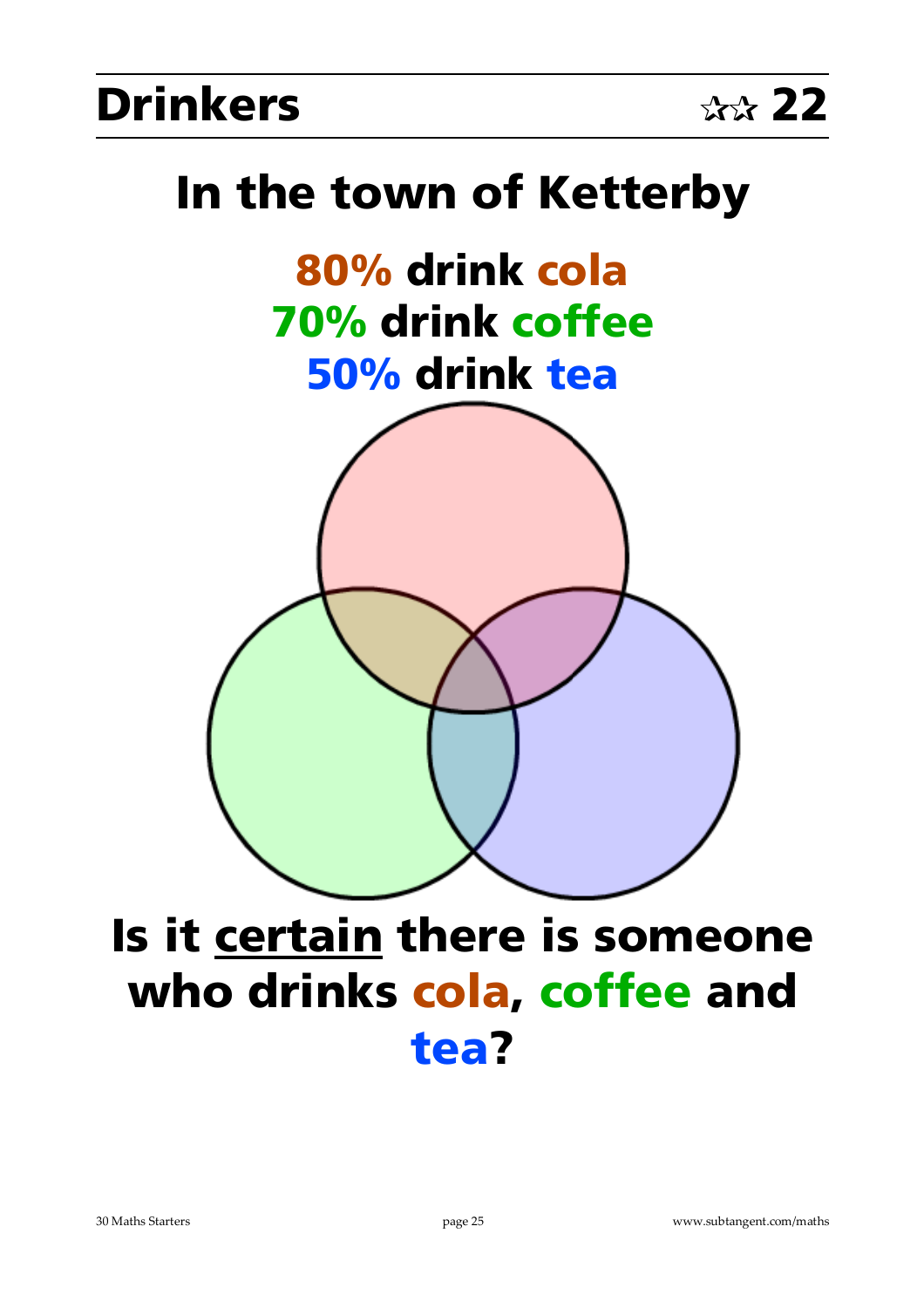# These are the coins commonly used in Britain today



# What is the fewest number of coins you need to make (a) 83p (b)  $£1.34$  (c)  $£5.27?$

# **What is the smallest amount** that needs more than 5 coins?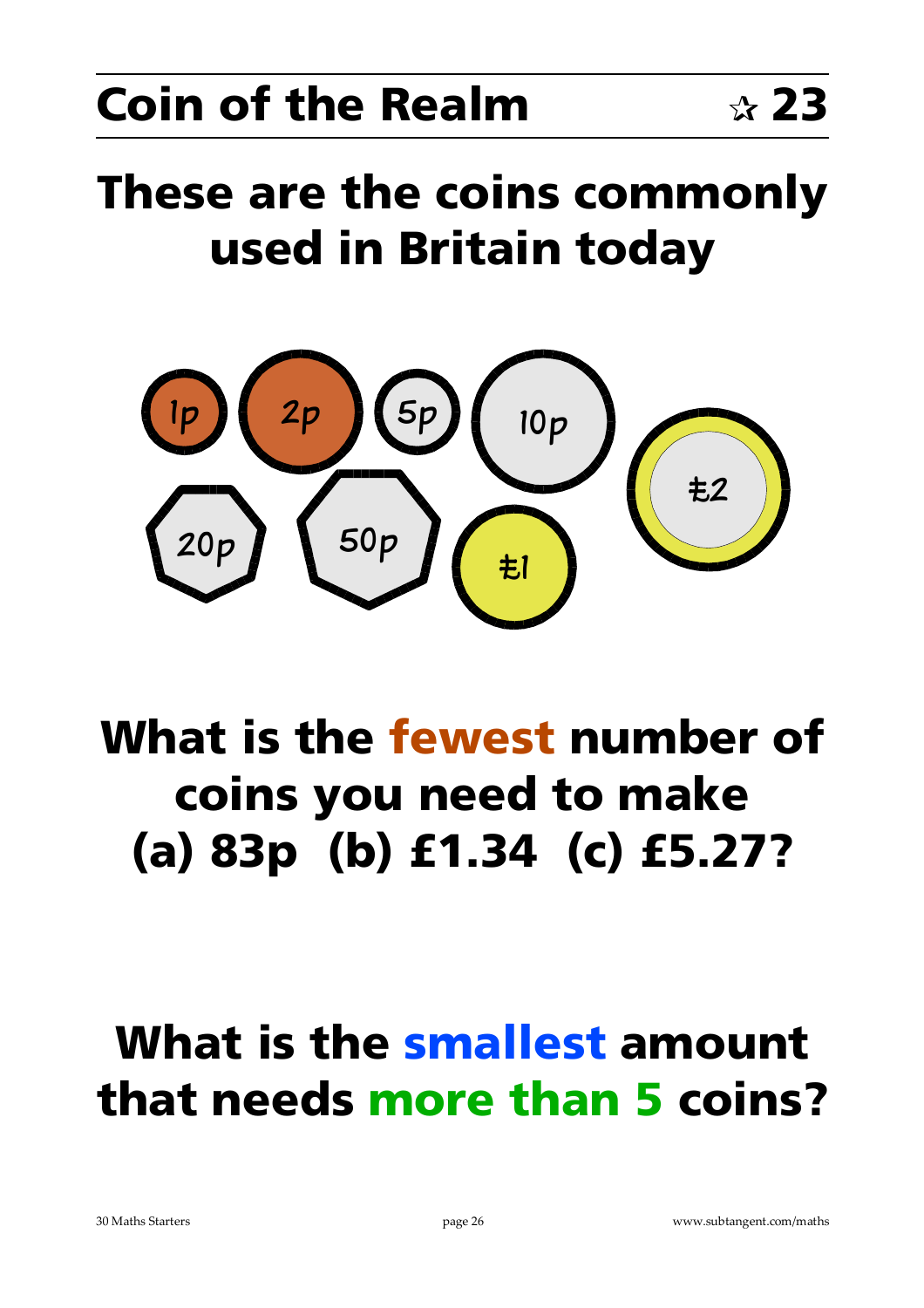# Put 9 dots in a square like this

# Can you go through all 9 dots with four straight lines?

# You can't take your pen off the paper. You can start where you like.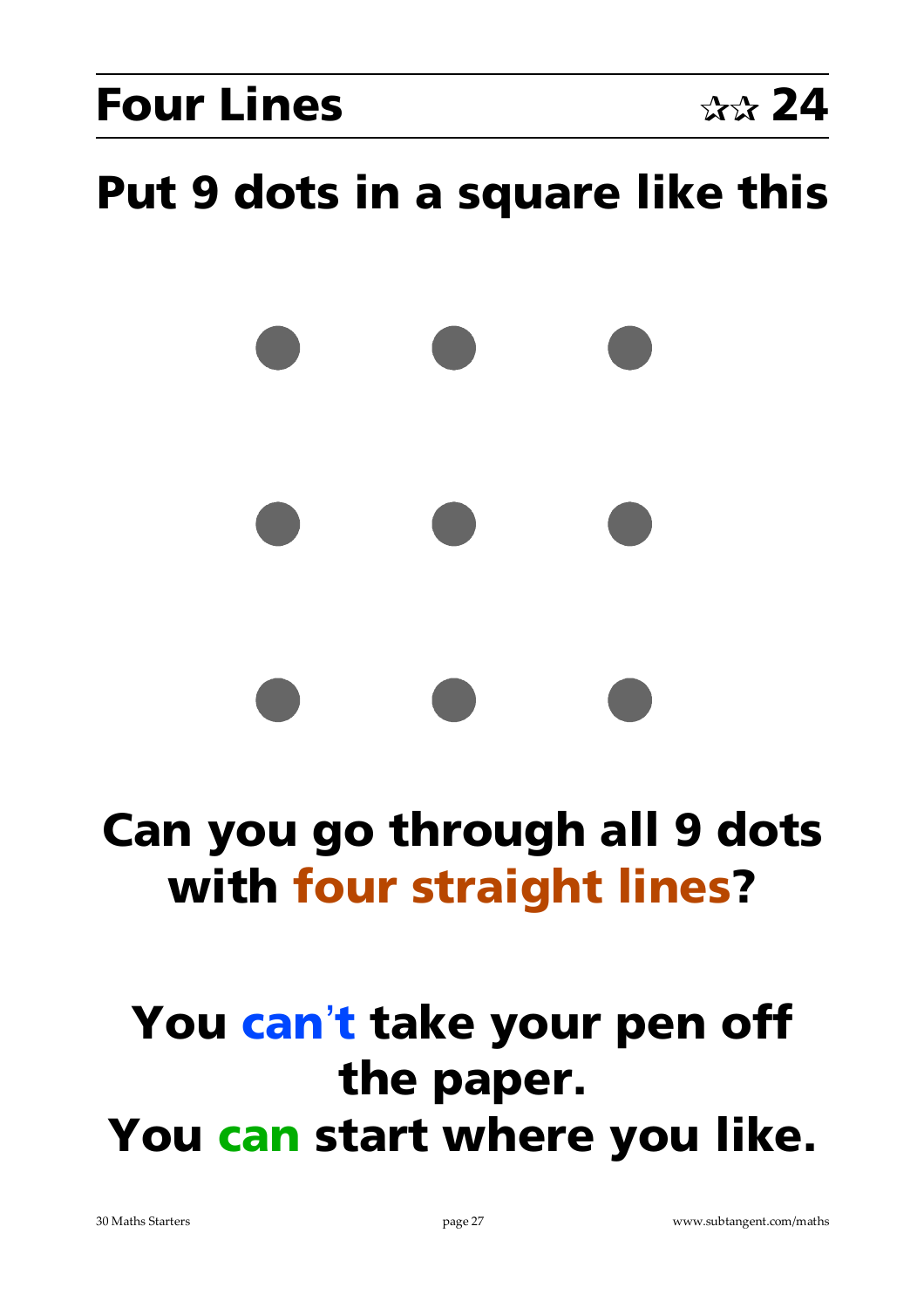### Write down a 2 digit number

62

# **Reverse the digits**

### 26

# **Work out the difference**

### $62 - 26 = 36$

# Try more 2 digit numbers. Can you see a pattern?

# **What happens with 3 digit** numbers?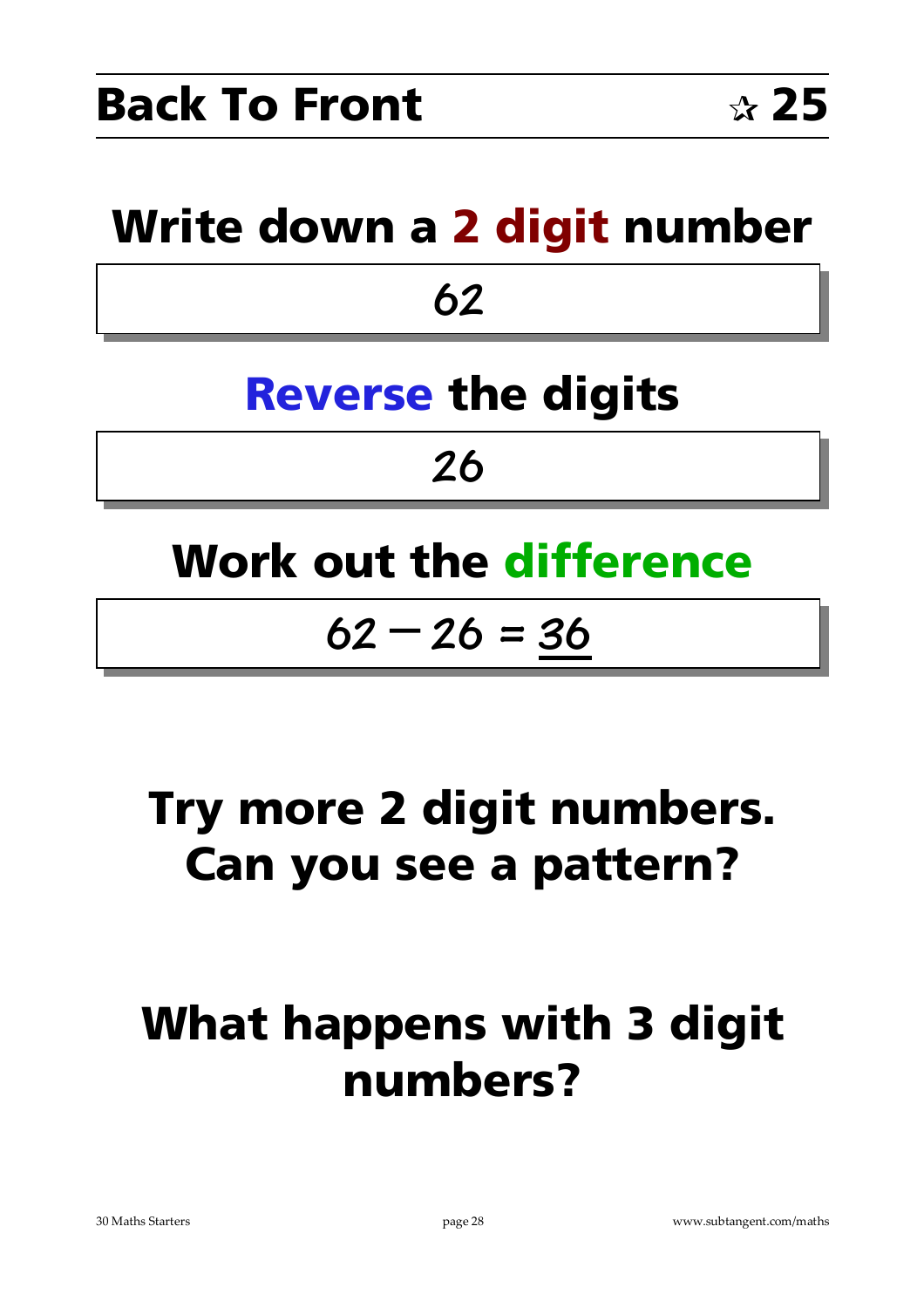# As I was going to St. Ives,

### I met a man with 7 wives



Each of the wives had 7 sacks.



# Kits, cats, sacks, wives - how many were going to St. Ives?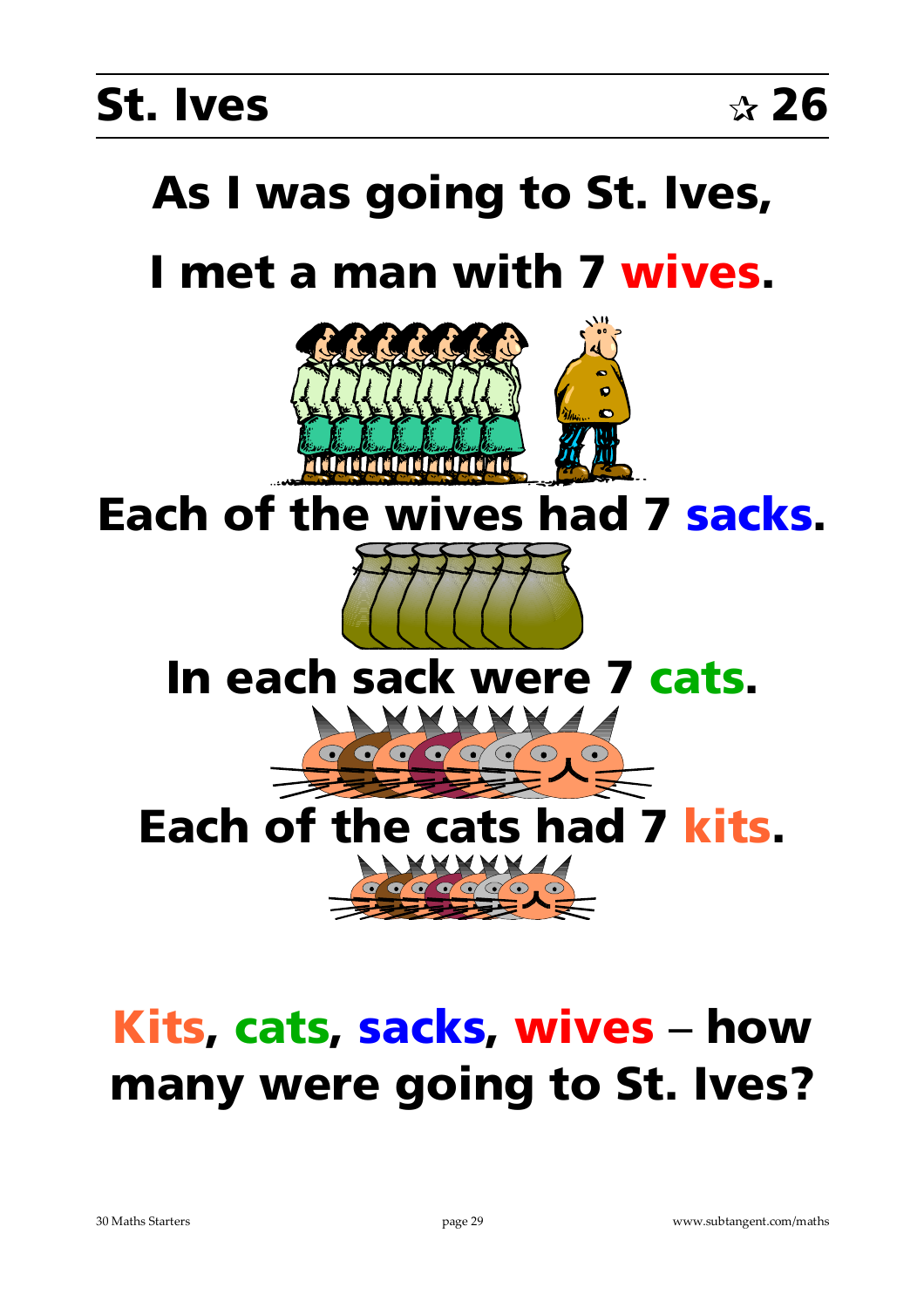### There are three boxes.

# One box contains pears, one contains oranges, and one contains pears and oranges.



# The labels have fallen off and all have been stuck back on the wrong boxes.

# **Barry opens one box and** without looking in the box takes out one piece of fruit. He looks at the fruit and immediately puts the labels on the the right boxes.

# How did he do it?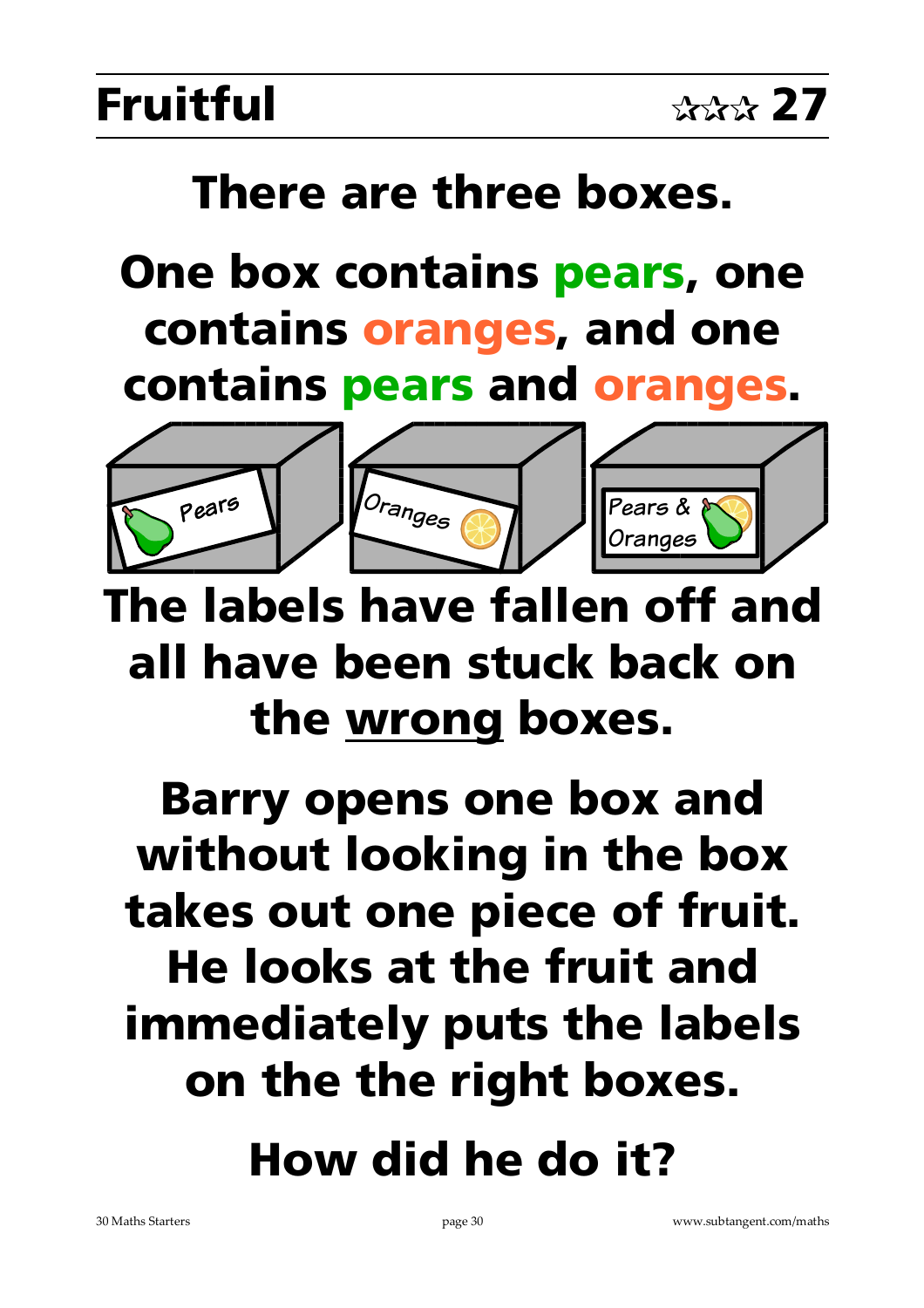### **Sum & Product**

# **Find 2 numbers whose** sum is \_\_\_\_ and product is \_\_\_\_\_

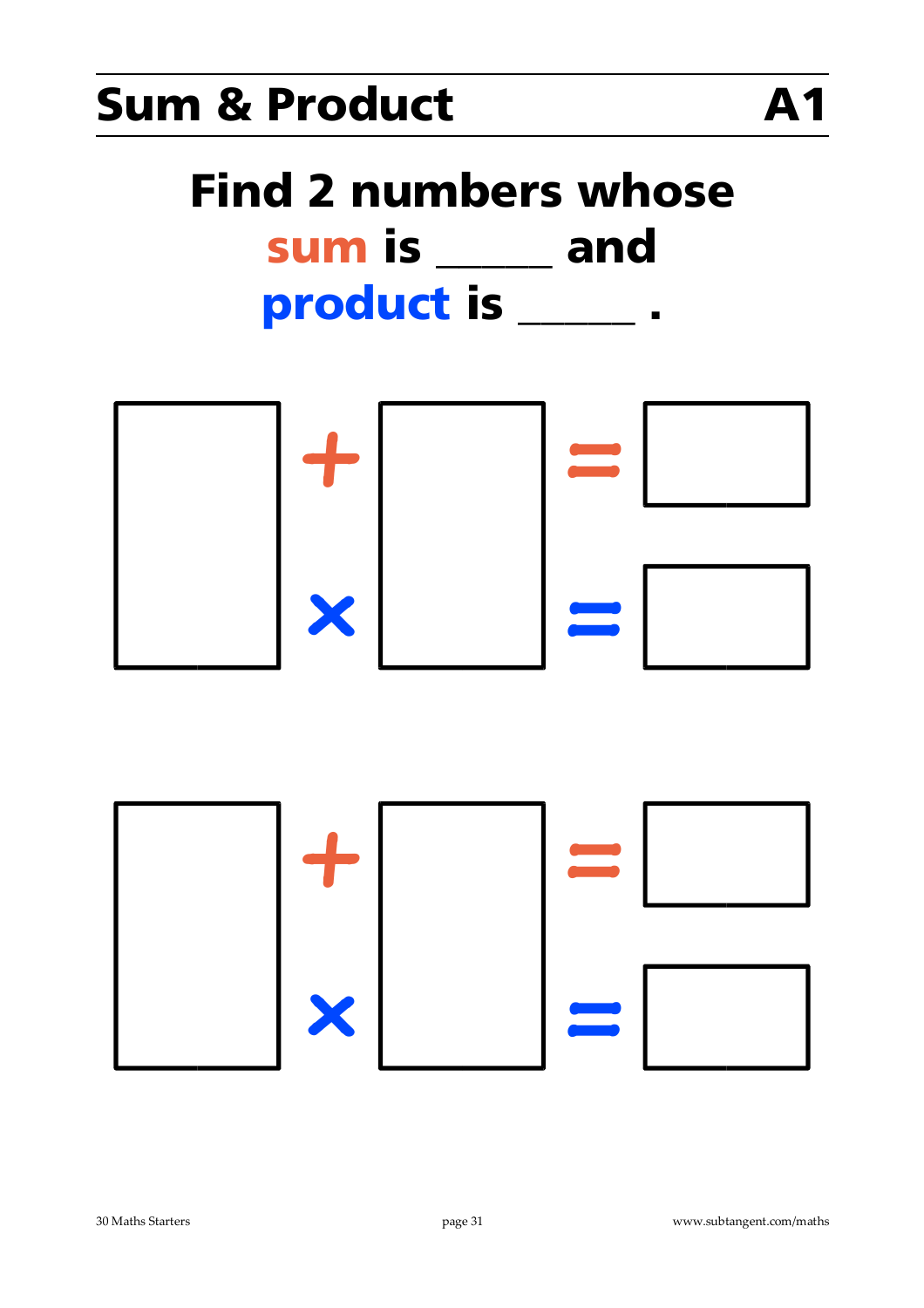# **Harry The Hedgehog**



**A2**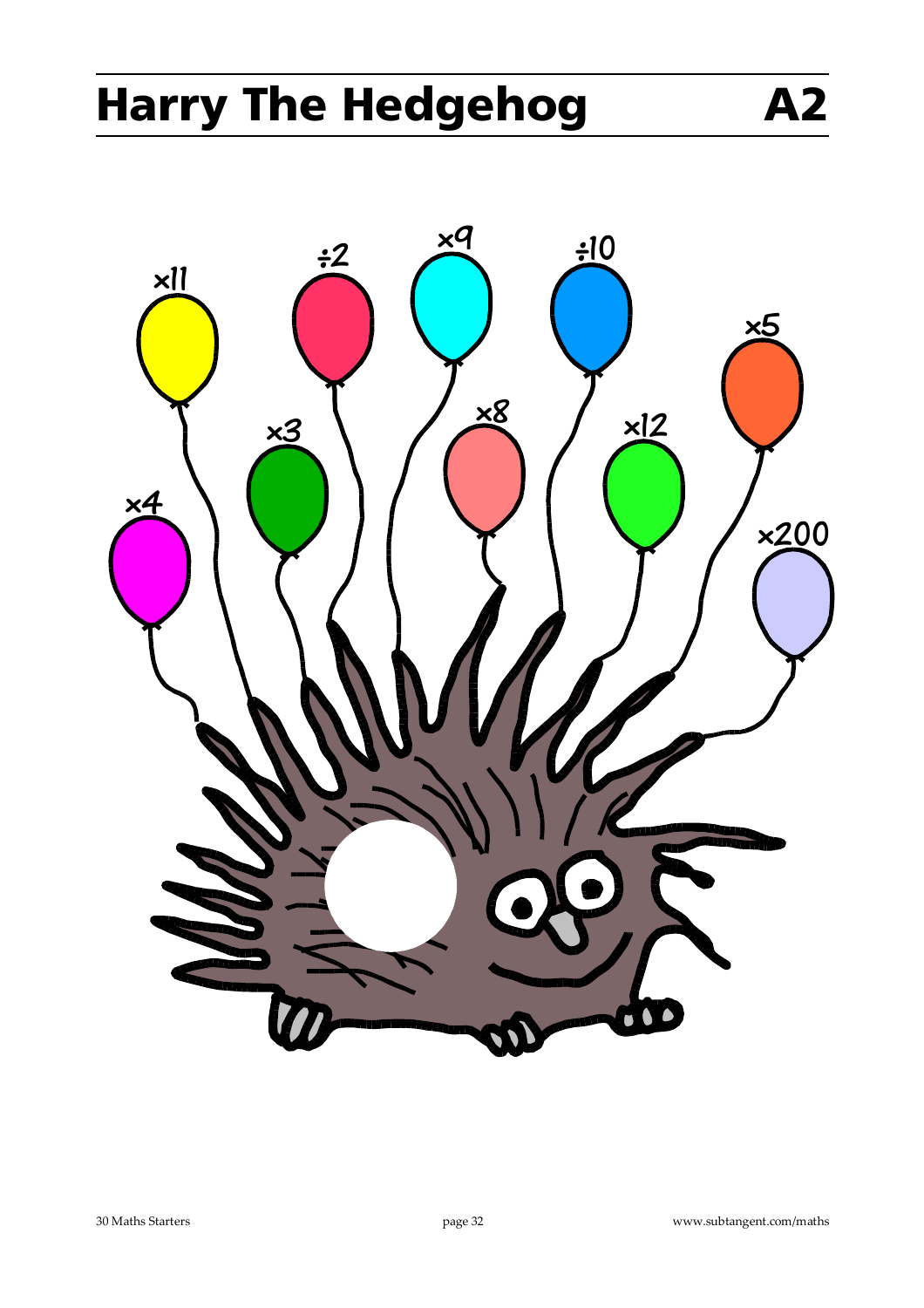# **Today's Number**

# **Today's number is**



# **Add 17 Double it Multiply it by 10 Halve it Subtract 7 Multiply by 6 Square it Find its factors** Find 1/4 of it

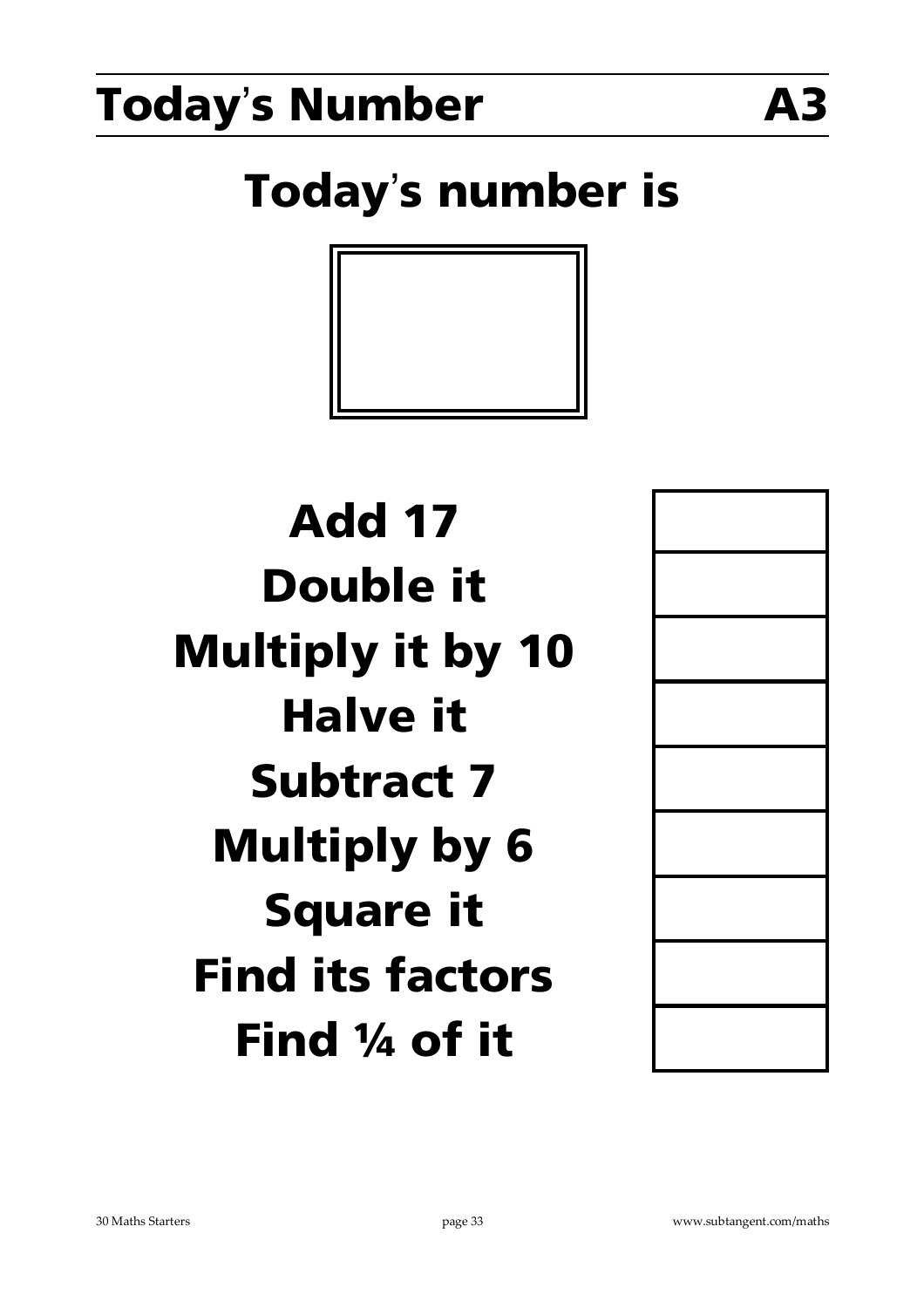# **Notes**

### 1. Find The Path

Here is one solution:  $5+7+6+6+9+4+$  $+7+4=53$ 

|    | 4 | 9 |   |   |   |
|----|---|---|---|---|---|
| 5  | 8 | 9 |   | 5 |   |
|    | 6 | 6 | 4 | 9 | 9 |
| is |   | 8 | 8 | 8 | 6 |
| ke | 5 | 5 | 6 | 5 | 5 |

A tougher challenge to find a route to ma 60

### 2. Missing Number

The missing number is 5 (add the bottom two numbers and divide by the top number). Students may be encouraged to come up with puzzles of their own.

### 3. How Many Triangles?



### 4. Times Table



#### 11 o'clock

10 o'clock

 $11 + 11 = 10$ . This could clearly be extended to other moduli. The more observant students may spot the clue in the title.

### 5. Missing Matches



How may different solutions are there?

### 6. The Jumping Frog

It will take him 28 days to escape. After 27 days and nights the frog has only 3 metres to go. On the 28th day the frog is able to jump clear.

#### 7. Number Pyramids

57. Each number is obtained by adding the two immediately below it. A good strategy for solving these puzzles is to start with the target number in place and to work downwards. This can clearly be extended to non-integral and negative targets.

#### 8. Number Race

The 12th square and Fibonacci numbers are both 144. After this the Fibonacci numbers are in the lead. The 10th Fibonacci and triangular numbers are both 55. After this the triangular numbers are forever doomed to 3rd place. A good opportunity to explore the Fibonacci numbers.

### 9. Perfection

 $28 = 1 + 2 + 4 + 7 + 14$ . The next two are 496 and 8128. The even perfect numbers are related to the Mersenne primes.

 $2^{p}-1$  is a prime if and only if  $2^{p-1}(2^{p}-1)$  is a perfect number. It is not known if there are any odd perfect numbers. You could investigate multiple-perfect numbers, where the sum of the proper divisors of a number is an exact multiple of it.

#### 10. Magic Squares

Here is one solution:

| e suiutiuit. |       |       |       |  |  |  |
|--------------|-------|-------|-------|--|--|--|
| 8            |       | 6     | $=15$ |  |  |  |
| 3            | 5     |       | $=15$ |  |  |  |
| 4            | q     |       | $=15$ |  |  |  |
| $=15$        | $=15$ | $=15$ |       |  |  |  |

Diagonals:  $4 + 5 + 6 = 15$ ,  $8 + 5 + 2 = 15$ . See Appendix A for a fairly simple method for constructing magic squares of odd order.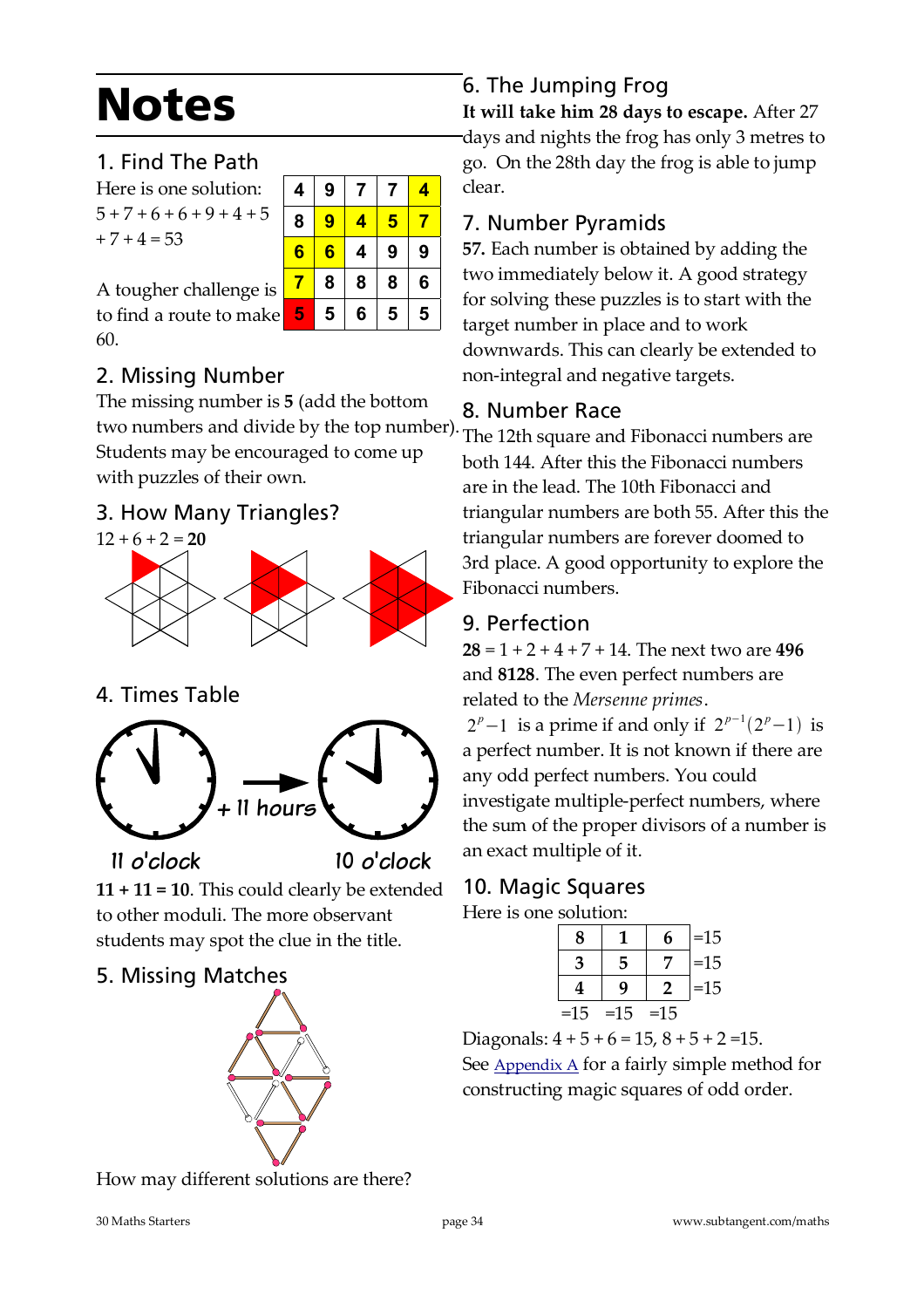### 11. Games

#### **Pool: 120**

Pair off the balls  $1+15$ ,  $2+14$ , etc. This gives seven pairs.  $7 \times 16 = 112$ . Adding the 8 ball gives 120.

#### Dominoes: 28

List the dominoes with a blank  $(0)$ :  $0-0$ ,  $0-1$ ,  $0-2$ , ...,  $0-6$  (7 dominoes) Then list those with a 1: 1-1, 1-2, 1-3, ..., 1-6 (6 dominoes). We miss out the 1-0 as this is in the first list. Continuing in the same way gives  $1 + 2 + 3 + ... + 7 = 28$ Dice:  $\frac{1}{2}$ 

 $P(\text{odd on dice}) = P(\text{even}) = \frac{1}{2}$  $P(\text{odd sum}) = P(\text{odd} + \text{even}) + P(\text{even} + \text{odd})$  $=\frac{1}{2}\times\frac{1}{2}+\frac{1}{2}\times\frac{1}{2}=\frac{1}{4}+\frac{1}{4}=\frac{1}{2}$ 

Alternatively you could draw a sample space(You could also put 1 or 11 in the centre, diagram and get counting...

### 12. The Monty Hall Problem

You should switch (assuming you would prefer a car to a goat). It is tempting to assume that the two remaining doors have an equal chance of hiding the star prize, but this neglects the fact that the host's choice of would you prove it?) Some more exotic door to open is not independent of your initial choice.

The probability of your initial choice being correct is  $\frac{1}{3}$ . This probability doesn't change (Zulu, 27). when the host opens one of the other doors. So the probability that the remaining door hides the prize is  $\frac{2}{3}$ . You can find lots more on the 'Monty Hall Problem' at

http://math.rice.edu/~ddonovan/montyurl.html

### 13. Number Lines 1

You could give the hint that the centre digit is 4.



#### 14. Number Lines 2

This is a little easier than the previous puzzle. Put 6 in the centre. Then place 1 opposite 11, 2 opposite 10, etc. to give totals of 18. In both puzzles the realisation that you should put the median number in the centre to maintain symmetry helps enormously. since the remaining numbers can be paired off in these cases to give totals of 14 and 22.

#### 15. Words & Numbers

An orthonymic number is one that has the same number of letters as its name suggests. "Four" is probably unique in English. (How examples include "queig" (Manx, 5); "bederatzi" (Basque, 9); "du" (Esperanto, 2) and "amashumi amabili nesikhombisa"

An interesting question is to find expressions that are orthonymic, e.g. "five add seven" (12 letters).

### 16. Four Twos Make Ten

Two other ways of making  $8$  are  $2 \times 2 + 2 \times 2$ and the less obvious  $(\frac{2}{2}+2)!+2$ .  $2^{2^{2+2}}$  = 65536 *may* be the largest if we restrict ourselves to powers and the 4 basic operations. 7 is the smallest positive integer that cannot be made without resource to factorials etc. A calculator is useful.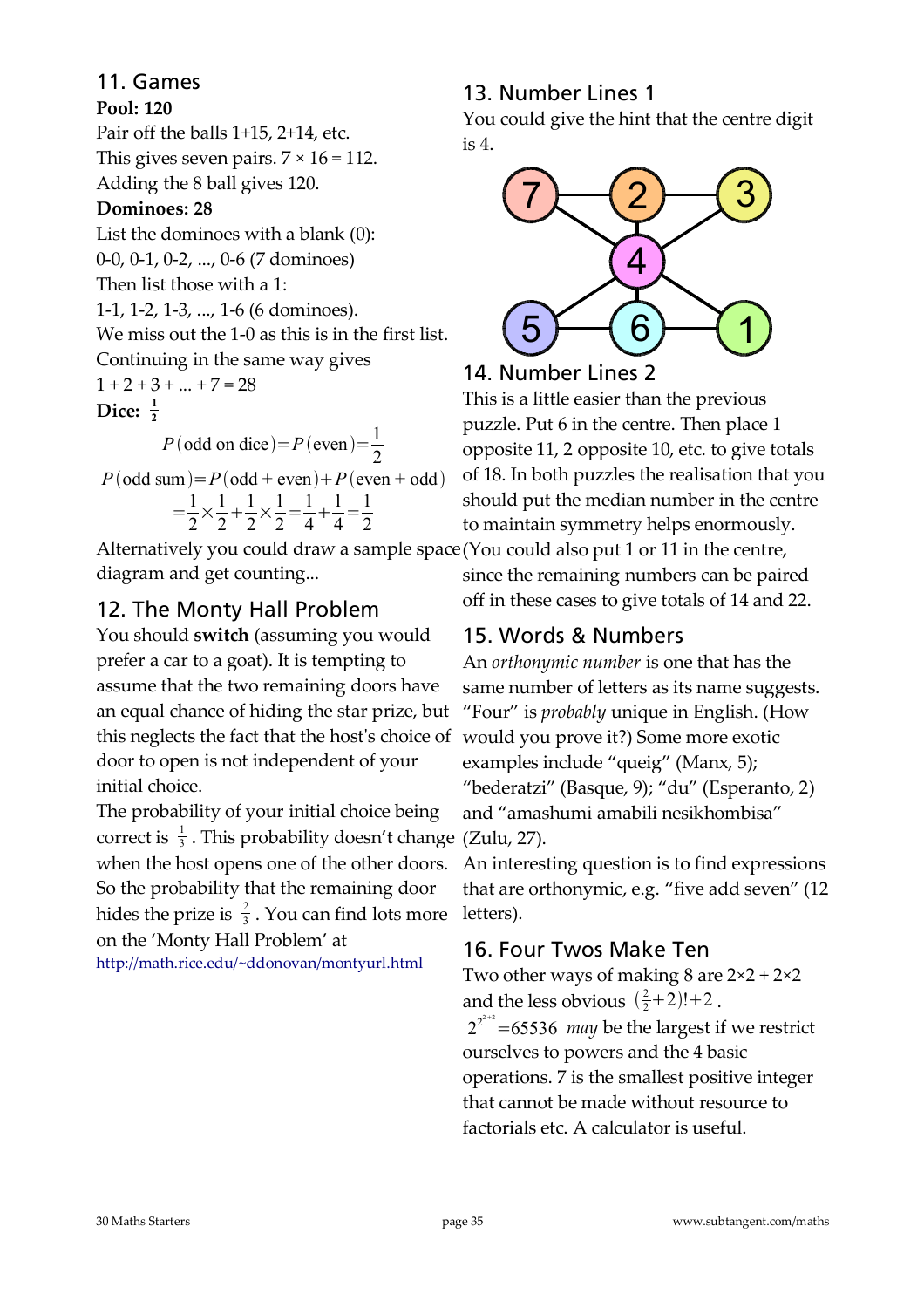### 17. Petrol Prices

 $11111$  and  $11111111 - a$  good way of showing the importance of place value. A more interesting question is to ask how many different numbers can be made with 7 segments.

### 18. A Fishy Tale

COD: 2, HAKE: 3, COLEY: 6, SALMON: 10 The formula for a word of length  $n$  is

$$
\frac{(n-1)!}{\left(\frac{n-1}{2}\right)!(\frac{n-1}{2})!}
$$
, if *n* is odd  

$$
\frac{(n-1)!}{\left(\frac{n}{2}-1\right)!(\frac{n}{2})!}
$$
, if *n* is even

So BARRACUDA gives  $8!/(4!4!) = 70$ . This is discussed in Appendix B.

#### 19. How Many Squares?

28 @ 1×1, 16 @ 2×2, 6 @ 3×3, 2 @ 4×4. Total: 52

### 20. The Bridges Of Königsberg

It can't be done. Look at this network:



Every time we enter a piece of land we must You have to (literally) think outside the box leave it by a different bridge. So there must be an even number of bridges attached to each piece of land (except for the start and finish). There are four pieces of land with an odd number of bridges. Even if we take the start and finish into account there must be another piece of land with an unused bridge. If you remove one of the bridges then it becomes possible (such a path is called an Eulerian path). Does it matter which bridge you remove?

You can find details of a visit by a mathematician to Königsberg at http://www.amt.canberra.edu.au/koenigs.html

### 21. Crooked Calculator

| $\sim$ 215 $\ge$ 316 =                    |  |
|-------------------------------------------|--|
| $\frac{1}{2}$ 5 + 3 $\frac{1}{2}$ 2 = 317 |  |
| <b>88 ± 8</b> F 2 F                       |  |
| <b>B</b> FING 8 NE 41                     |  |

| %25日日36日 61                   |  |
|-------------------------------|--|
| <u>®83FFC2FF5FFFF6F</u>       |  |
| <u>%824−8F 103</u>            |  |
| $\infty$ $\sqrt{36 + 11} = 7$ |  |

#### 22. Drinkers

No – it is not certain. Suppose there were 10 people in Ketterby. You could have:

| cola   |  |  |  |  |  |
|--------|--|--|--|--|--|
| coffee |  |  |  |  |  |
| tea    |  |  |  |  |  |

20% is the maximum possible percentage of people who drink none of the beverages.

#### 23. Coin of the Realm

(a)  $83p = 50p + 20p + 10p + 2p + 1p$ (b)  $\pounds1.34 = \pounds1 + 20p + 10p + 2p + 2p$ (c)  $£5.27 = £2 + £2 + £1 + 20p + 5p + 2p$  $88p = 50p + 20p + 10p + 5p + 2p + 1p$  needs six coins.

#### 24. Four Lines

to solve this old chestnut. Here's one solution:

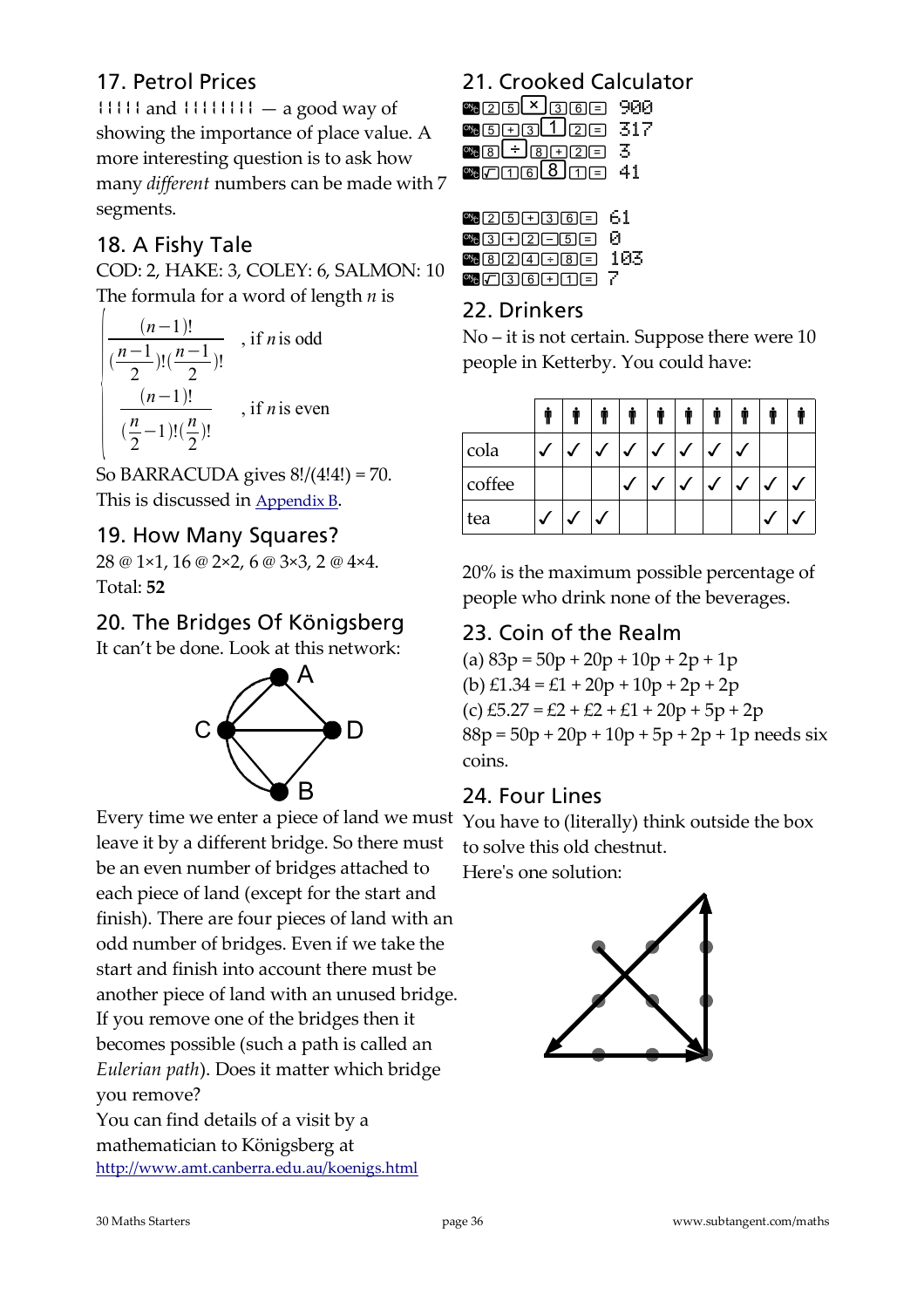#### 25. Back To Front

### The answers are all **multiples of 9**.

It's not too difficult to prove this: The original number can be written as  $x=10a+b$  where a and b are the two digits. The reversed number is therefore  $y=10b+a$  and the difference is  $|x-y| = |(10a+b)-(10b+a)|=|9a-9b|$  $= 9|a-b|$ 

i.e. 9 times the difference in the digits of the original number.

For three digit numbers you will get multiples of 99.

#### 26. St. Ives

A trick question. Since you met the man on the way to St. Ives, he and his entourage must be coming *from* St. Ives. So the answer is just one – you. If you're feeling evil you might want to conspicuously distribute calculators for this puzzle. If you do actually go through the calculations you should get  $7+7^2+7^3+7^4 = 7$  $+49 + 343 + 2401 = 2800.$ 

This problem is very old indeed. It is supposed to date back to the ancient Egyptians:

http://mathsforeurope.digibel.be/story.htm

### 27. Fruitful

Barry opened the box labelled "pears & oranges". This box must contain only pears or only oranges. If he picks a pear then he knows the box he opens is "pears" and the other two boxes must be "oranges" and "pears and oranges". The one labelled "oranges" must be wrong so it is labelled as "pears and oranges". A similar argument works if he picks an orange.

In summary:

| He picks  | Pears   | Oranges | $P \& O$ |
|-----------|---------|---------|----------|
| A pear    | Oranges | P & O   | Pears    |
| An orange | P & O   | Pears   | Oranges  |

### A1. Sum and Product

Here are a few suggestions:

| sum            | ◡◡<br>product  | numbers                         |
|----------------|----------------|---------------------------------|
| 10             | 9              | 1, 9                            |
| 15             | 50             | 5, 10                           |
| 8              | 15             | 3, 5                            |
| 18             | 56             | 4, 14                           |
| $8\frac{1}{2}$ | 4              | $\frac{1}{2}$ , 8               |
| 4              | $3\frac{3}{4}$ | $1\frac{1}{2}$ , $2\frac{1}{2}$ |
| 3              | 1.89           | 0.9, 2.1                        |

A little algebra shows that for sum s and product *p* the numbers are  $\frac{1}{2}(s \pm \sqrt{s^2 - 4p})$ .

#### A2. Harry The Hedgehog

Write a number in his belly...

#### A3. Today's Number

Just for fun try  $\pi$ .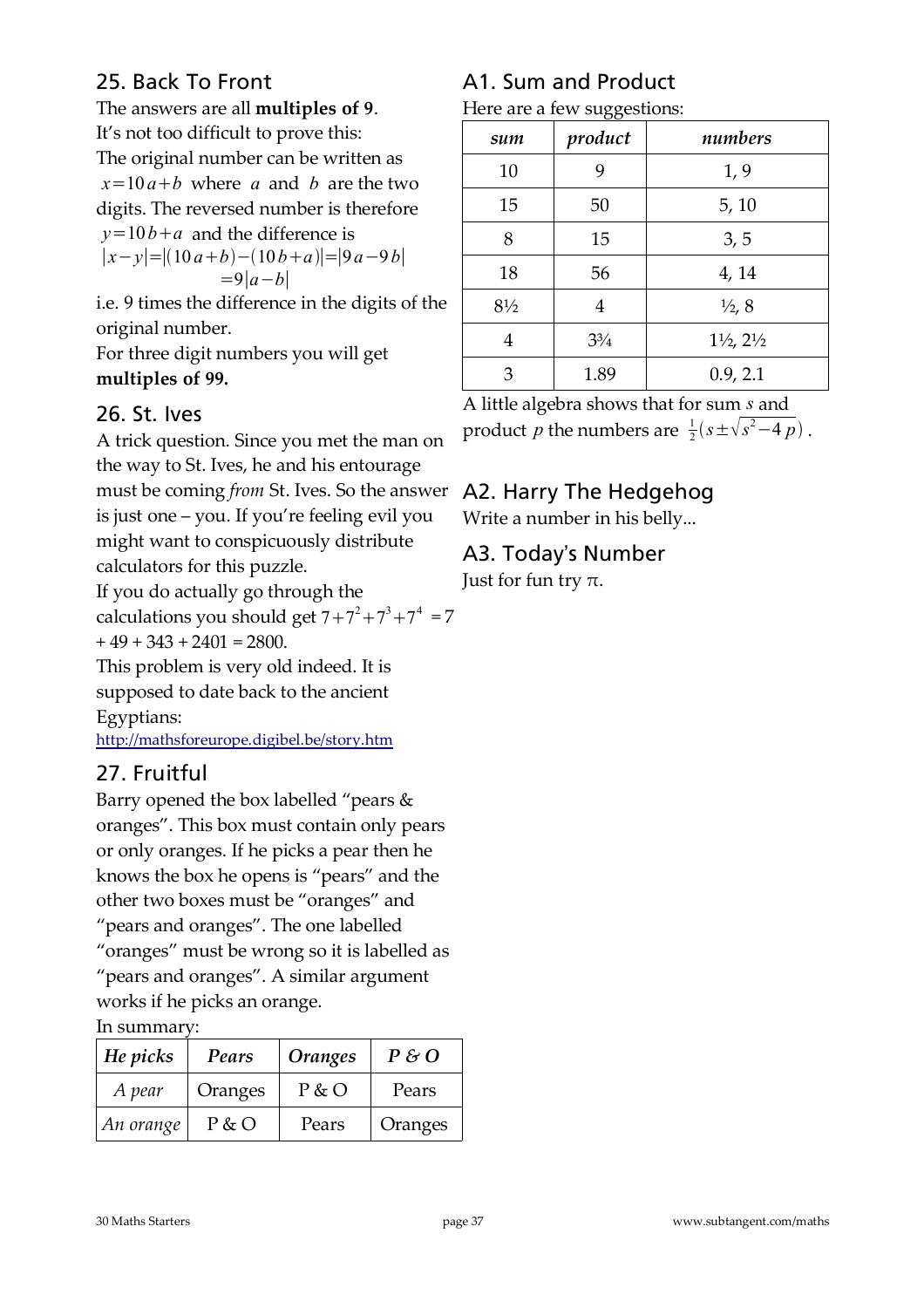# <span id="page-37-0"></span>**Appendix A - Magic Squares**

There is a well known way of constructing magic squares of **odd** order: 3×3, 5×5, etc.

- 1. Put the number 1 in the top centre space.
- 2. Move diagonally up and right. If that space is already occupied then move down instead. Put the next consecutive number in that space.
- 3. Repeat until all squares are filled.

 $\mathbf{a}$  $\mathbf b$  $\mathbf{c}$  $\mathbf{a}$  $\mathbf{h}$  $\mathbf c$  $\mathbf{a}$  $\rm b$  $\mathbf c$  $\mathbf f$  $\mathbf d$  $\mathbf f$  $\mathbf d$  $\mathbf f$  $\rm d$  $\mathbf{e}$  $\mathbf{e}$  $\mathbf{e}$  $\mathbf{i}$  $\mathbf{i}$  $\mathbf{h}$  $\mathbf h$  $\mathbf{g}$  $\mathbf{i}$  $\mathbf h$  $\mathbf{g}$ g  $\overline{A}$  $\mathbf{F}$  $\overline{C}$  $\mathbf{c}$  $\mathbf{a}$  $\rm b$  $\rm c$  $\mathbf{a}$  $\rm b$  $\mathbf{f}$  $\mathbf{d}$  $\mathbf{f}$  $\overline{D}$  $E$  $\overline{F}$  $\mathbf{d}$  $\mathbf{e}$  $\mathbf{e}$  $\overline{G}$  $H$  $\mathbf I$  $\mathbf{h}$  $\mathbf{i}$ g  $\mathbf h$  $\rm i$  $\mathbf{g}$  $\mathbf{c}$  $\overline{a}$  $\mathbf{h}$  $\mathbf{c}$  $\mathbf{a}$  $\mathbf{h}$  $\mathbf{c}$  $\mathbf{h}$  $\overline{a}$  $\mathbf{d}$  $\mathbf f$  $\mathbf{d}$  $\mathbf f$  $\rm d$  $\mathbf f$  $\mathbf{e}$  $\mathbf{e}$  $\mathbf{e}$ g  $\,h$  $\mathbf{i}$  $\mathbf{h}$  $\mathbf{i}$  $\boldsymbol{\mathrm{h}}$  $\rm i$ g g

Of course you will find that your moves take you out of the original square. It helps to think of the plane being tiled with copies of your square, so that you move to the corresponding space. In the diagram to the right a move from  $B$  takes you to  $i$  (the bottom right space), so the next

number will go in  $I$ , the corresponding space in the main square.

Here's how it works for a 3×3 square:

| i | g            | h           |   | g |
|---|--------------|-------------|---|---|
| C | $\mathbf{A}$ |             | C | a |
| f | D            | E           | F | d |
|   | G            | H           | T | g |
| C | a            | $\mathbf b$ | C | a |

| i | g | h | i                       | g |
|---|---|---|-------------------------|---|
| C | A |   | Ċ                       | a |
| f | D | E | F                       | d |
| i | G | H | $\overline{\mathbf{2}}$ | g |
| C | a | b | $\overline{c}$          | a |

| i | g | h         | i                       | g |
|---|---|-----------|-------------------------|---|
| C | A |           |                         | a |
| f | 3 | 5         | F                       | d |
| i |   | $H_{\rm}$ | $\overline{\mathbf{2}}$ | g |
| C | a | b         | $\mathsf c$             | a |

| $\mathsf{C}$ | a | $\mathbf b$ | $\mathsf{C}$ | a |
|--------------|---|-------------|--------------|---|
|              |   |             |              |   |
|              |   |             |              |   |
|              |   |             |              |   |
|              |   |             |              |   |
|              |   |             |              |   |
|              |   |             |              |   |
| i            | g | h           | i            | ġ |
|              |   |             |              |   |
| C            | A |             | ā            | a |
|              |   |             |              |   |
| f            | 8 | 5           |              | d |
|              |   |             |              |   |

 $\overline{\rm H}$  $\overline{\mathbf{2}}$  $\mathbf g$ 

| C | $\rm{a}$ | $\mathbf b$      | $\mathbf{c}$ |
|---|----------|------------------|--------------|
|   |          |                  |              |
| i | g        | $\boldsymbol{h}$ | i            |
| C | A        |                  | ê            |
|   |          |                  |              |

 $E$  $\mathbf{E}$  $\mathbf{d}$ g  $\overline{a}$ 

 $\overline{H}$ 

 $\mathbf{g}$ 

 $\overline{a}$ 

| C | Α |   | C            | a |
|---|---|---|--------------|---|
| f | 3 | F | F            | d |
| i |   | H | 2            | g |
|   |   |   |              |   |
| C | a | b | $\mathsf{C}$ | a |

 $g \mid h \mid i$ 

 $\mathbf g$ 

|   | g | h |                         | g |
|---|---|---|-------------------------|---|
| C | 8 |   | 6                       | a |
| f | 3 | 5 |                         | d |
| i |   | H | $\overline{\mathbf{2}}$ | g |
| C | a | b | C                       | a |

8 6 1  $\overline{7}$  $\overline{3}$ 5  $\overline{2}$  $\overline{\mathbf{4}}$ 9

After we have placed 3 we find that the slot for 4 is already filled, so we move down instead. We also have to do this when trying to place 7.

See if you can reproduce this 5×5 magic square using this method.

|    | 17 24 | 1         | 8           | 15 |
|----|-------|-----------|-------------|----|
| 23 | 5     | 7         | 14          | 16 |
| 4  | 6     | 13        | 20          | 22 |
| 10 |       | $12$   19 | 21          | 3  |
|    |       | 18 25     | $\mathbf 2$ | 9  |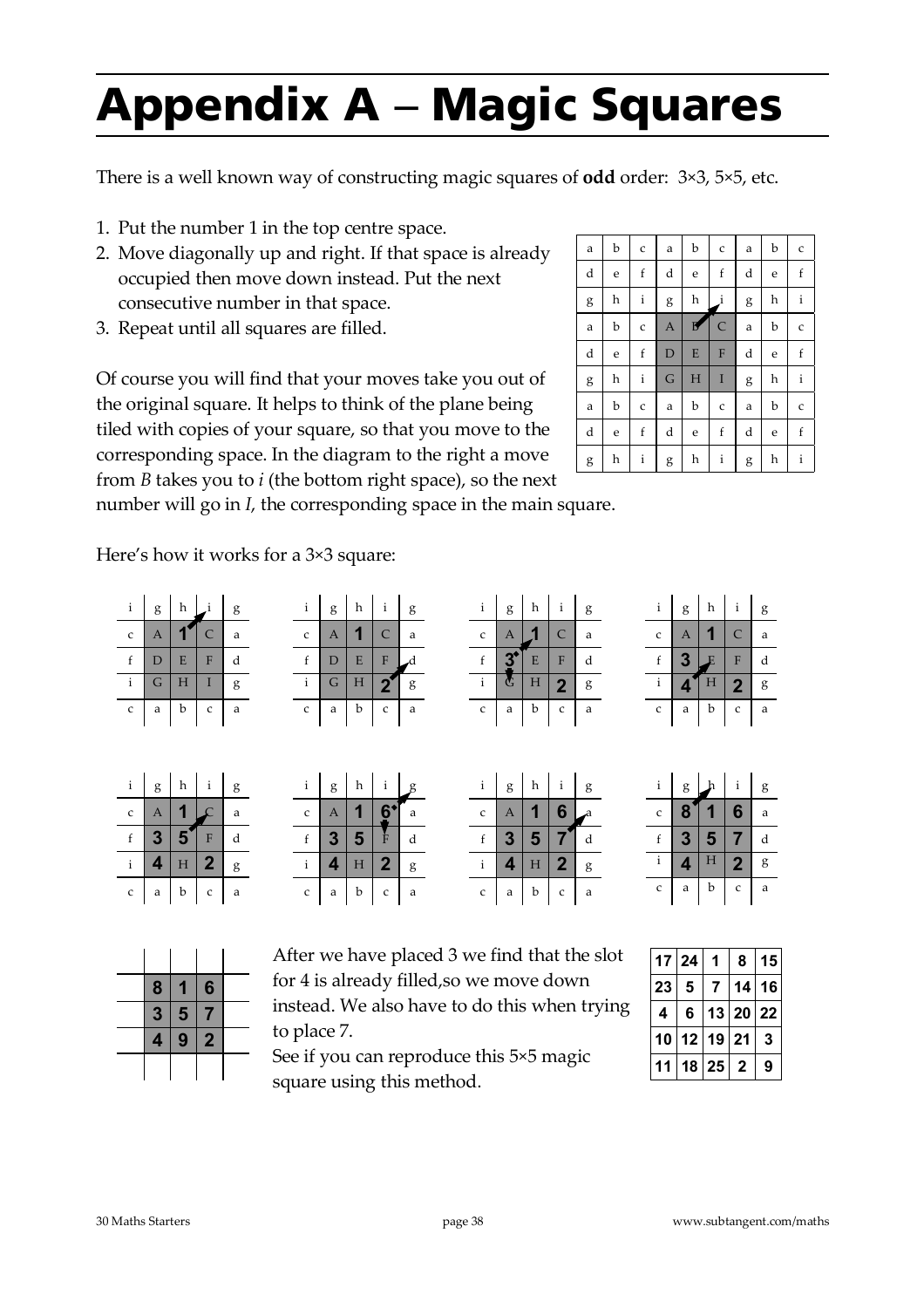# <span id="page-38-0"></span>**Appendix B - City Blocks**

Puzzle 18 is in fact a variation of the 'City Blocks Problem':



"You are in a city where the roads are laid out in a grid. At each intersection you can only travel East or South. How many different ways are there of getting from A to B?"

You should be able to convince yourself that whatever route you choose requires four 'Easts' and three 'Souths':

| A<br>ß         | ΙAΙ            | Ά              | ß              |
|----------------|----------------|----------------|----------------|
| <b>ESESESE</b> | <b>EEESESS</b> | <b>ESSEEES</b> | <b>SESESEE</b> |

So the problem reduces to "How many different ways are there of writing four E's and three S's?" It's not immediately obvious how we can find the answer. So we look at a similar problem:

"How many different *permutations* are there of the letters  $A$ ,  $B$ ,  $C$ ,  $D$ ,  $E$ ,  $F$ ,  $G$ ."

There are seven ways of choosing the first letter.

No matter which letter you choose (e.g. C) there are six letters remaining (e.g. A, B, D, E, F, G), so there are  $7 \times 6$  ways of picking the first two letters.

Now there are five letters left so we have  $7 \times 6 \times 5$  ways of picking the first three letters. Continuing in this way we find there are  $7 \times 6 \times 5 \times 4 \times 3 \times 2 \times 1 = 5040$  permutations.

We write  $7 \times 6 \times 5 \times 4 \times 3 \times 2 \times 1$  as 7! ("factorial seven").

The number of permutations of  $n$  different objects is  $n!$ .

That's fine if all the letters are different but in our City Block problem some of the letters are repeated. Let's look at a simpler problem:

Here we have three 'Easts' and two 'Souths'. So the problem is the same as "How many permutations are there of the letters E, E, E, S, S?"